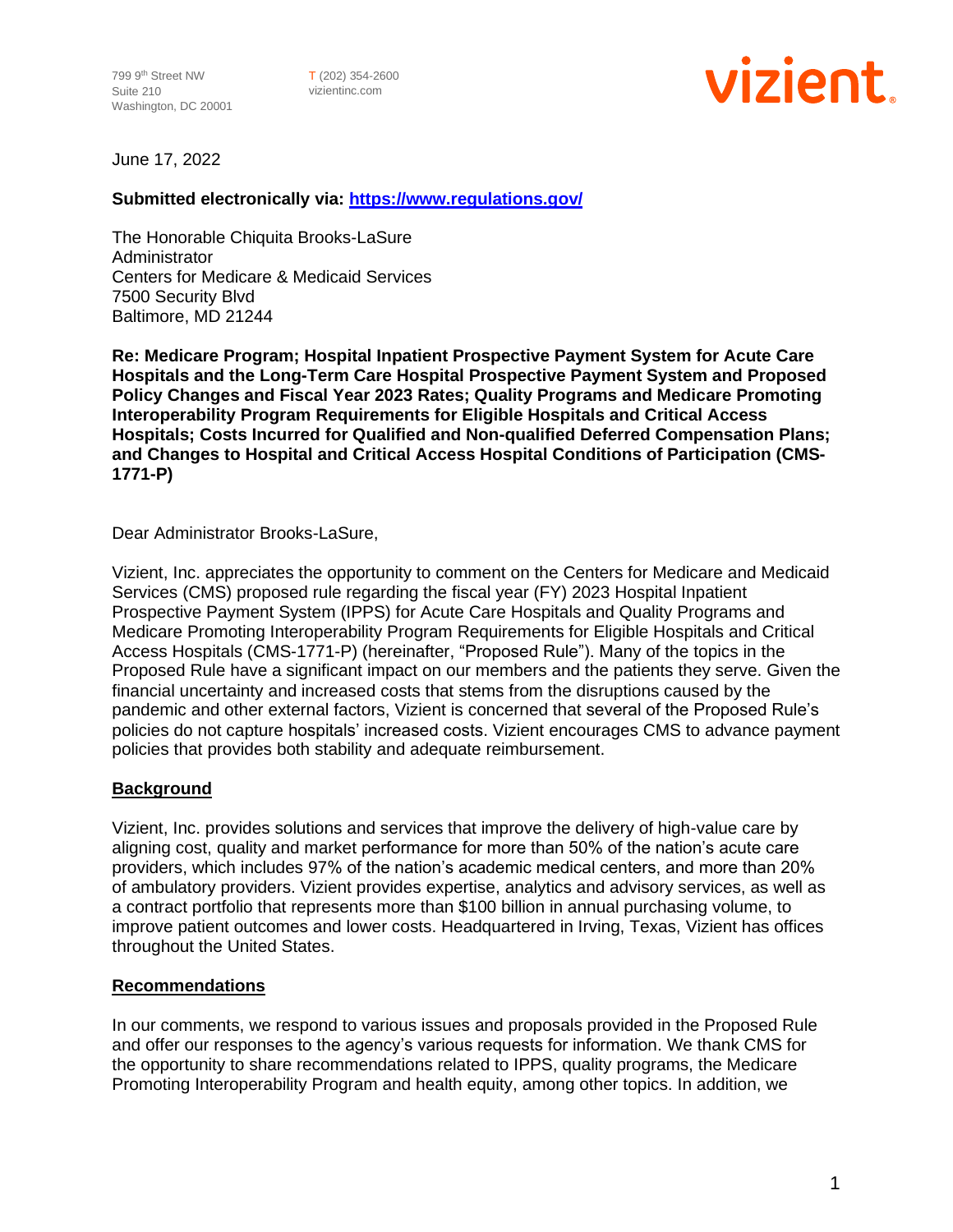offer future recommendations for the agency's consideration as the Proposed Rule is finalized and to inform future rulemaking.

# **Proposed IPPS Payment Rate Updates for FY 2023 and the Market Basket**

CMS indicates that after accounting for inflation and other adjustments required by law, the Proposed Rule would increase IPPS operating payment rates by 3.2% in FY 2023 for hospitals that successfully participate in the Hospital IQR Program and are meaningful electronic health record (EHR) users. In determining this increase, CMS estimated that the market-basket update will be 3.1%. In the FY 2022 IPPS Final Rule, CMS rebased and reviewed the hospital market basket using the 2018-based IPPS hospital market basket to replace the 2014-based IPPS market basket, effective October 1, 2021. In Vizient's [comments](https://www.vizientinc.com/-/media/documents/sitecorepublishingdocuments/public/aboutus/20210628_fy22_ipps_comments_vizient.pdf) regarding the FY 2022 IPPS proposed rule, we expressed concern regarding this process as the impact of COVID-19 would not be accounted for in the updated market basket.

Vizient appreciates that CMS uses recent data to estimate the market basket but encourages CMS to consider whether additional changes are needed regarding the rebasing and revising of the market basket, given data from 2018 was relied upon in the FY 2022 IPPS final rule to determine the appropriate mix of goods and services, which may have been impacted be COVID-19. For example, as CMS is aware, during the pandemic there has been increased use of personal protective equipment (PPE), yet this utilization would not be captured in the market basket which was rebased and revised in the FY 2022 IPPS final rule. Vizient recognizes the difficulty in developing an accurate prospective payment system, particularly during a pandemic which has impacted how care is provided currently, and likely will shape care in the future. As a result, Vizient encourages CMS to review payment factors, such as the market basket, and the long-standing policy it uses to derive such factors, especially in the context of the COVID-19 pandemic.

Vizient notes that the market basket update of 3.1% as provided in the Proposed Rule does not reflect the ongoing and significant cost increases hospitals have faced, specifically as a result of inflation and labor. In the FY 2020 – FY 2022 IPPS Final Rules the market basket update ranged from 2.4% to 3.0%.<sup>1,2,3</sup> Vizient encourages CMS to consider more nuanced differences from the proposed and prior market basket updates to better determine whether current factors (e.g., inflation and labor costs) are appropriately considered in the FY 2023 proposed market basket. Vizient reiterates our concern that the proposed update is inadequate.

For example, regarding medical equipment and supply manufacturing costs, Vizient analyzed the U.S. Bureau of Labor Statistics (BLS) Producer Price Index (PPI) data<sup>4</sup> to better understand these cost increases. According to BLS, "The Producer Price Index (PPI) program measures the average change over time in the selling prices received by domestic producers for their output.

<sup>1</sup> CMS, FY 2022 IPPS Final Rule, available at[: https://www.govinfo.gov/content/pkg/FR-2021-08-13/pdf/2021-16519.pdf,](https://www.govinfo.gov/content/pkg/FR-2021-08-13/pdf/2021-16519.pdf) estimating the IPPS operating market basket to be 2.7 percent.

<sup>2</sup> CMS, FY 2021 IPPS Final Rule, available at[: https://www.govinfo.gov/content/pkg/FR-2020-09-18/pdf/2020-19637.pdf,](https://www.govinfo.gov/content/pkg/FR-2020-09-18/pdf/2020-19637.pdf) estimating the IPPS operating market basket to be 2.4 percent.

<sup>&</sup>lt;sup>3</sup> CMS, FY 2020 IPPS Final Rule, available at: https://www.govinfo.gov/content/pkg/FR-2019-08-16/pdf/2019-16762.pdf. estimating the IPPS operating market basket to be 3.0 percent.

<sup>4</sup> U.S. Bureau of Labor Statistics, Producer Price Indexes, last updated June 14, 2022, available at[: https://www.bls.gov/ppi/.](https://www.bls.gov/ppi/)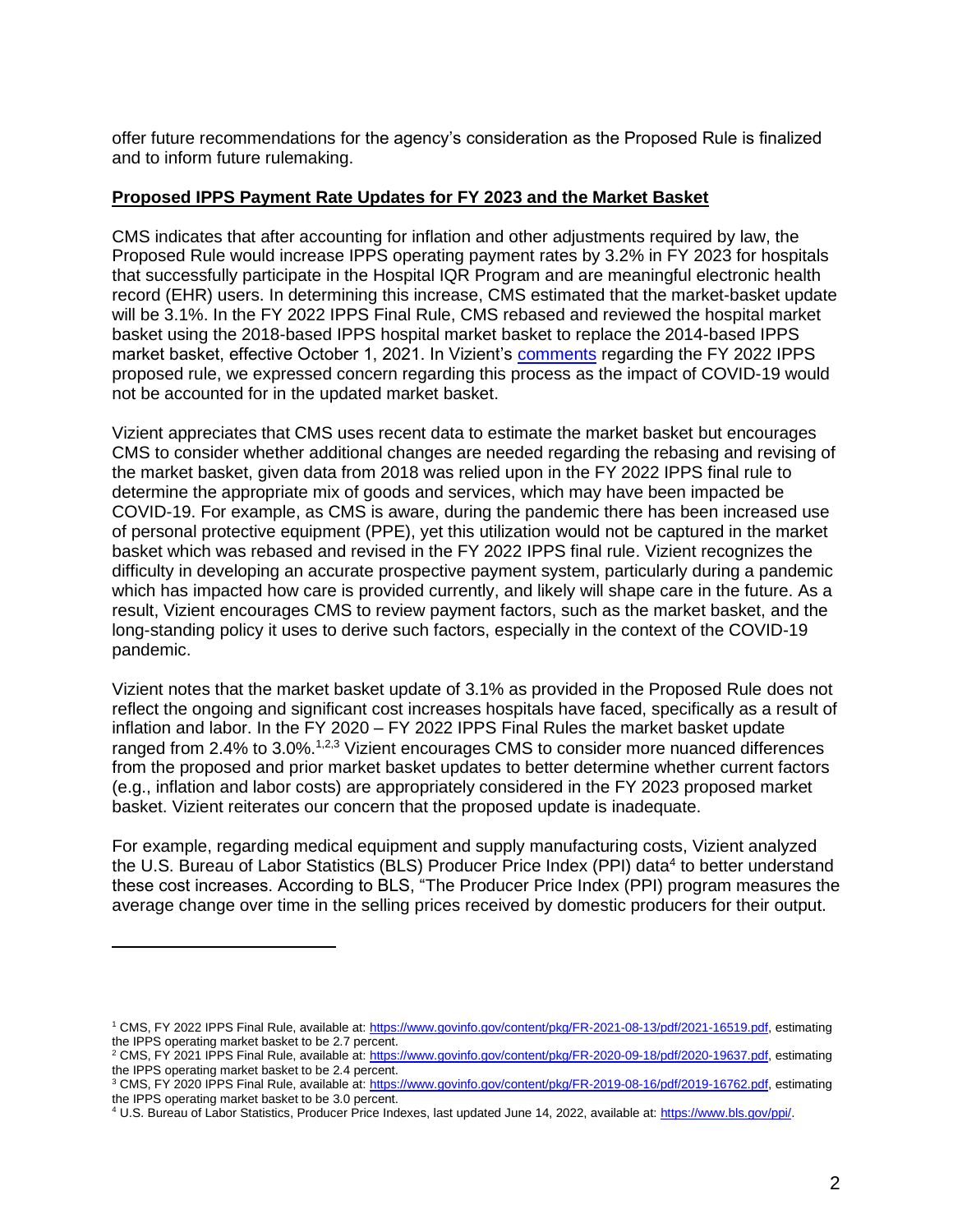The prices included in the PPI are from the first commercial transaction for many products and some services." Vizient notes that the PPI can be used an indicator of future costs that hospitals will incur when purchasing medical equipment and supplies.

Table 1 includes the rate of cost increases to produce medical equipment and supplies (and, as such, does not include hospital labor costs) in 2021, May 2021 – May 2022 and January 2022 – May 2022. The 2021 percent change was 0.9%. In contrast, over the 12-month period of May 2021 to May 2022, the rate increased substantially to 3.2%, with a short-term trend (January 2022 – May 2022) showing continuous increases with an increase of 3.4%. In other words, since 2021, the PPI for medical equipment and supplies manufacturing has increased 2.5%, yet the market basket, as proposed, will have only had a modest increase of 0.4% from FY 2022. Thus, Vizient is concerned the current proposed market basket increase of 3.1% does not adequately capture these price increases. Additionally, the extreme inflation that all sectors are experiencing is largely reflected on the input costs of making products, which medical suppliers have just begun to pass along to the end users – which, in this case, are health care providers.

| Time                    | Percent change medical equipment and supplies<br>manufacturing (PPI Industry PCU 3391) |
|-------------------------|----------------------------------------------------------------------------------------|
| 2021                    | 0.9%                                                                                   |
| May 2021 - May 2022     | $3.2\%$                                                                                |
| January 2022 - May 2022 | $3.4\%$                                                                                |

**Table 1** Vizient analysis of BLS PPI data, including May 2022 data.

<span id="page-2-0"></span>In addition, labor costs have drastically increased as well. The Vizient Operational Data Base (ODB), which provides hospitals with insights in support of performance improvement and includes data that is submitted by 75% of academic medical centers and represents more than \$370 billion in operating expenses, showed an increase of 66% in licensed nursing staffing turnover in the 4th Quarter of 2021. That turnover and other staffing shortages have also led to a dramatic increase in hours paid for contract nursing (+250%) and an increase in overtime as a percent of worked hours (+33.5%), compared with the 4th Quarter of 2020. Higher use of contract nursing and greater utilization of overtime has resulted in the average hourly wage range (area wage index adjusted) increasing by 19.7%. Despite these pressures, nurses have also been spending less time at the bedside, with a reduction of 5.4% in registered nurse working hours per patient day. Combined, these issues have led to median labor cost increases of \$114, or 16.4% per patient day. As such, Vizient emphasizes to CMS that the market basket, and ultimately the proposed payment rate increase, has not captured the increased costs that hospitals are enduring. We urge the agency to reconsider the proposed approach. Vizient also notes our willingness to leverage our data sources to help the agency in making this determination, however, CMS's data needs are unclear.

As an alternative, Vizient also encourages CMS to rely on more recent forecasts that the agency has published for FY 2023.<sup>5</sup> For example, in CMS's own forecasts for Q1 2022, the agency anticipates the market basket to be 4.1%, which is greater than the percentage provided

<sup>&</sup>lt;sup>5</sup> Centers for Medicare and Medicaid Services. Market Basket Data, available at[: https://www.cms.gov/Research-Statistics-Data](https://www.cms.gov/Research-Statistics-Data-and-Systems/Statistics-Trends-and-Reports/MedicareProgramRatesStats/MarketBasketData)[and-Systems/Statistics-Trends-and-Reports/MedicareProgramRatesStats/MarketBasketData,](https://www.cms.gov/Research-Statistics-Data-and-Systems/Statistics-Trends-and-Reports/MedicareProgramRatesStats/MarketBasketData) last accessed: June 7, 2022.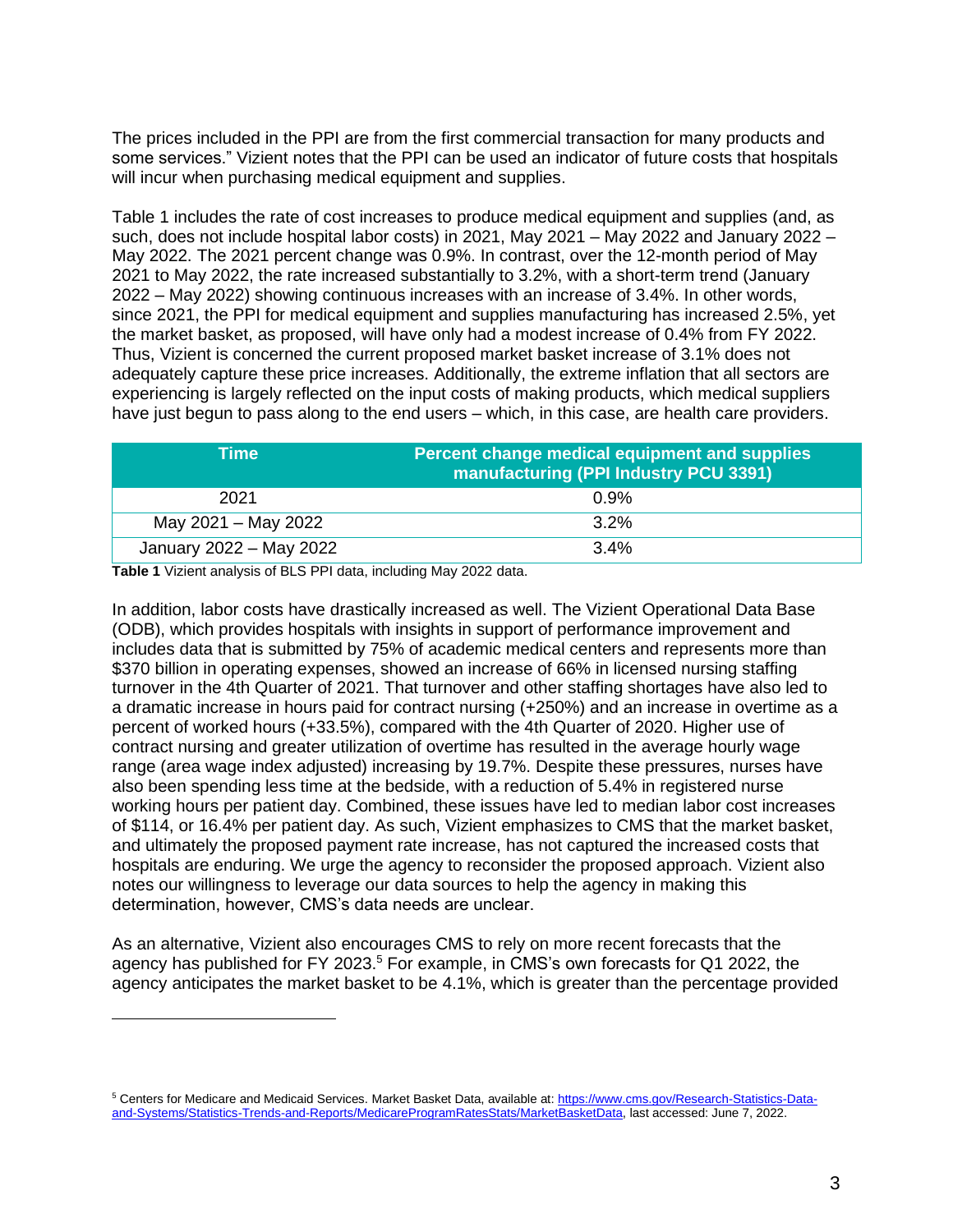in the FY 2022 IPPS final rule. Given that the market basket estimates which CMS previously relied upon appear to be inaccurate, we believe CMS should work to correct this issue proactively and reconsider the current, proposed market-basket, including underlying assumptions or data sources that may be causing greater-than-normal variation.

# **Proposed Payment Adjustment for Disproportionate Share Hospitals**

# **Payment Reductions**

In the Proposed Rule, CMS anticipates that disproportionate share hospital (DSH) payments would be reduced by more than \$800 million in FY 2023, driven, in part, by an anticipated reduction in uninsured individuals. Vizient notes our concerns with the uninsured rate that the agency is relying on given the ongoing uncertainty related to COVID-19 flexibilities, particularly for Medicaid enrollment and uninsured rates. Vizient members rely on DSH payments, and we encourage CMS to provide more transparency and information regarding sources, including those used by the Office of Actuary, so that other stakeholders may similarly evaluate and compute DSH payments

# **Factor 3 Recommendations**

To determine the uncompensated care payment, CMS considers three factors.<sup>6</sup> Of these three factors, "Factor 3" is a hospital's uncompensated care amount relative to the uncompensated care amount of all DSH hospitals, which known as Factor 3. For Factor 3, for FY 2023, CMS proposes to use two years of Worksheet S–10 audited data. Specifically, for FY 2023, CMS proposes to use data from FY 2018 and FY 2019 cost reports. For FY 2024, CMS indicates it plans to use three years of audited cost report data, which Vizient believes is a positive change. Vizient is supportive of using audited cost report data, and recommends CMS regularly assess and identify unusual or irregular trends in the data. In addition, we continue to encourage the agency to work with auditors to streamline the audit process and enhance consistency.

#### **Counting Days Associated with Section 1115 Demonstrations in the Medicaid Fraction**

States interested in designing their own Medicaid program may seek approval for a demonstration project under Section 1115 of the Social Security Act. In seeking approval, states can also ask that certain Medicaid requirements are waived, in accordance with the law. CMS proposes to revise regulations regarding its interpretation of "regarded as eligible for Medicaid assistance", which impacts the calculation of the Medicaid DSH fraction. Among other changes, CMS would only count individuals as being Medicaid eligible in the Medicaid fraction if those patients obtain health insurance directly or with premium assistance that provides essential health benefits (EHB) or patients for whom the premium assistance is equal to or greater than 90 percent of the cost of the health insurance, provided the patient is not also entitled to Medicare Part A. Consistent with Vizient's [FY 2022 IPPS comments,](https://www.vizientinc.com/-/media/documents/sitecorepublishingdocuments/public/aboutus/20210628_fy22_ipps_comments_vizient.pdf) Vizient is concerned that such a policy shift, if finalized, unnecessarily disrupts the DSH calculation for many hospitals and health systems in a manner that was not clarified as these waivers were advancing within the state and up to CMS for approval.

<sup>6</sup> *See* Center for Medicare and Medicaid Services, (March 2021). MLN Connects Medicare Disproportionate Share Hospital (DSH), available at: [https://www.cms.gov/outreach-and-education/medicare-learning-network](https://www.cms.gov/outreach-and-education/medicare-learning-network-mln/mlnproducts/downloads/disproportionate_share_hospital.pdf)[mln/mlnproducts/downloads/disproportionate\\_share\\_hospital.pdf,](https://www.cms.gov/outreach-and-education/medicare-learning-network-mln/mlnproducts/downloads/disproportionate_share_hospital.pdf) last accessed June 10, 2022.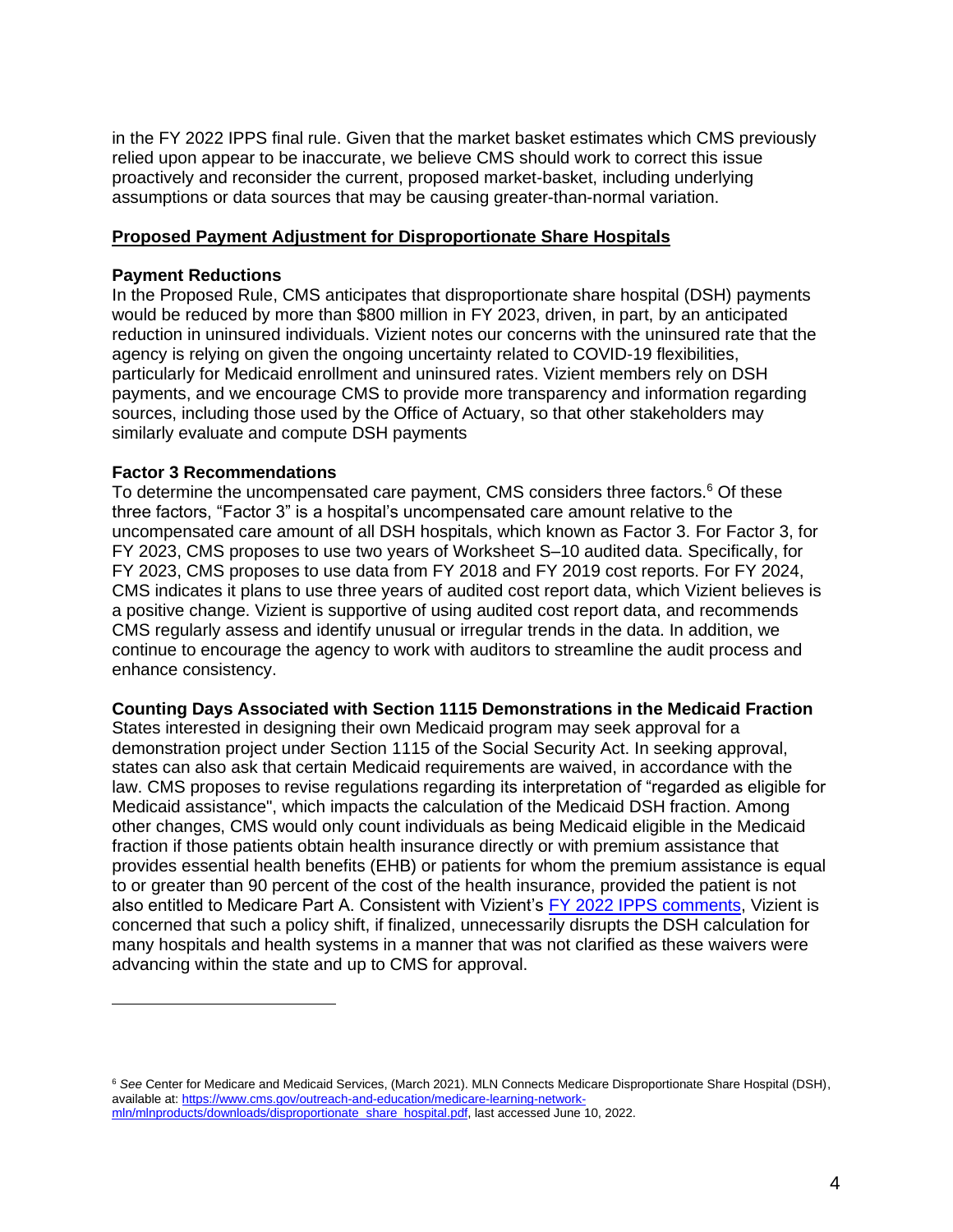More broadly, CMS acknowledges financial uncertainty regarding this proposed policy. CMS notes that the impact of this proposal on expenditures could not be estimated because it "does not have information on the number of section 1115 days by hospital which could be included in the Medicaid fractions absent the proposed revision to the regulation, which would be required to make an estimate."<sup>7</sup> Further, the policy could have far reaching consequences on hospitals' overall stability, as it could significantly impact their Medicaid DSH payments, threaten their participation in the 340B Program and would disproportionately harm hospitals in non-expansion states. As hospitals look to emerge from the COVID-19 Public Health Emergency (PHE), Vizient recommends CMS refrain from its proposed revision to the Medicaid fraction of the DSH calculation and instead continue to implement policies, such as those adopted in the American Rescue Plan Act, that encourage state expansion of Medicaid.

## **Proposed Changes Related to Medicare Severity Diagnosis-Related Group (MS-DRG) and Relative Weights**

#### **10-percent Cap on the MS-DRG Relative Weight**

In the Proposed Rule, to avoid relative weight fluctuations, CMS proposes a permanent 10 percent cap on the reduction to an MS-DRG's relative weight in a given fiscal year, beginning FY 2023. CMS proposes to apply a budget neutrality adjustment to the standardized amount for all hospitals to ensure that the application of the proposed 10-percent cap does not result in an increase or decrease of estimated aggregate payments. CMS notes that this proposed policy would limit declines in the relative weight for 27 MS-DRGs. Vizient appreciates CMS's efforts to provide greater stability to the Medicare program, including through use of the proposed 10-percent cap. Given that CMS proposes to make this policy permanent, we encourage the agency to monitor for any unintended consequences, particularly since it would be implemented in a budget neutral fashion.

#### **Request for Information: Reporting Social Determinants of Health Diagnosis Codes**

In the Proposed Rule, CMS provides a Request for Information (RFI) on how the reporting of diagnosis codes in categories Z55-Z65 may improve the agency's ability to recognize severity of illness, complexity of illness and/or utilization of resources under the MS-DRGs. Vizient agrees that there is a need to improve documentation, including inclusion of Social Determinants of Health (SDOH) Z Codes. However, Vizient encourages CMS to provide incentives to providers, rather than mandates or potential penalties to increase Z code documentation.

In the Proposed Rule, CMS notes, "If SDOH Z codes are not consistently reported in inpatient claims data, our methodology utilized to mathematically measure the impact on resource use, as described previously, may not adequately reflect what additional resources were expended by the hospital to address these SDOH circumstances..."<sup>8</sup>. In response to the need to better understand the degree to which Z Codes are reported, Vizient performed an analysis using Vizient's Clinical Data Base (CDB).<sup>9</sup> Since Vizient accepts 99 diagnosis codes (as opposed to

<sup>7</sup> 87 Fed. Reg. 90 at 28713

<sup>8</sup> 87 Fed. Reg. 90 at 28179

<sup>&</sup>lt;sup>9</sup> The Vizient<sup>®</sup> Clinical Data Base (CDB) is the definitive health care analytics platform for performance improvement. CDB provides high-quality, accurate and transparent data on patient outcomes — such as mortality, length of stay, complication and readmission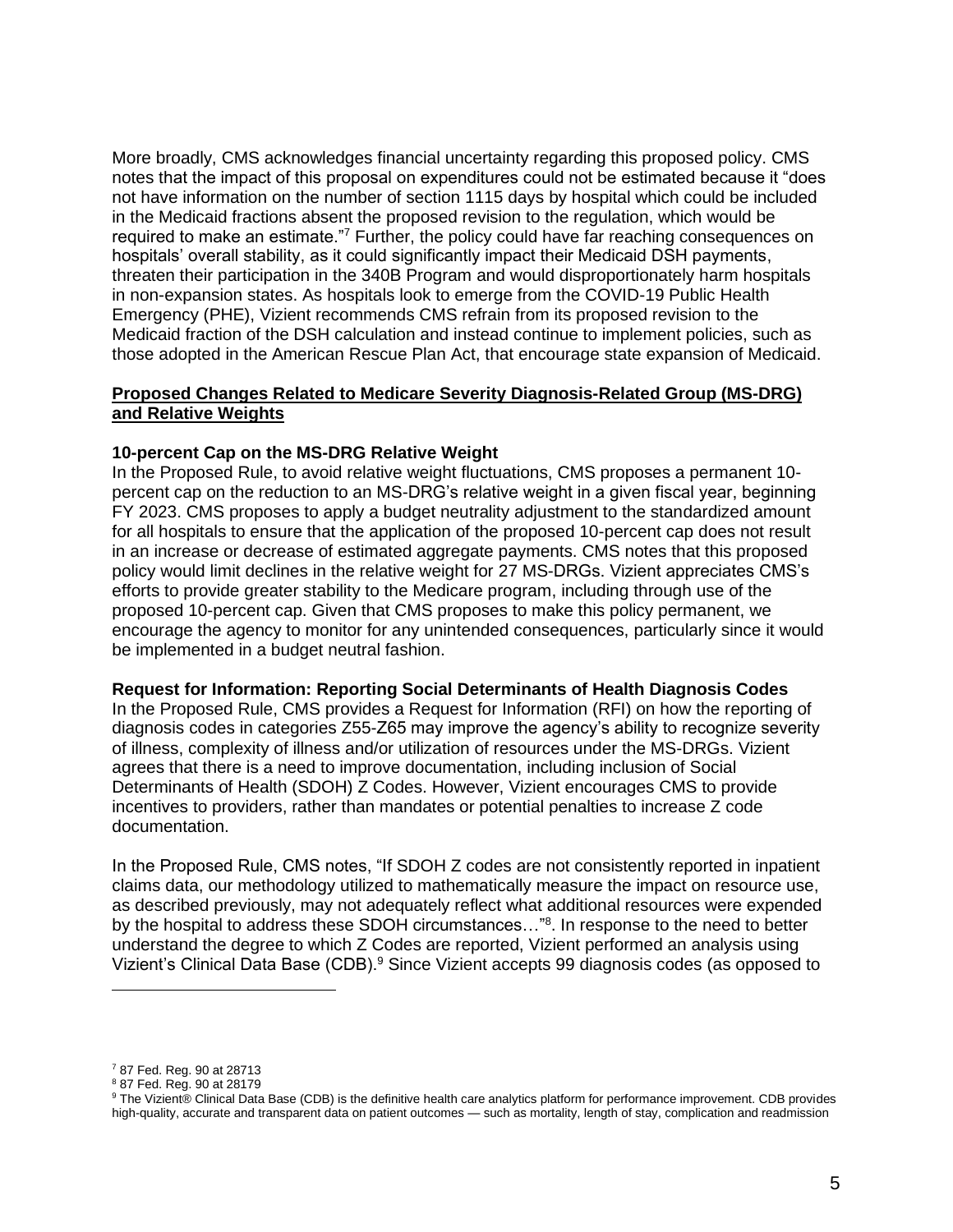CMS's 25 diagnosis code limit) our data is unique from other sources, particularly for patients with more than 25 diagnosis codes. Vizient analyzed 6.6 million encounters using 2021 CDB data and found that of encounters with at least one SDOH Z Code, 79% had 25 or fewer diagnosis codes. As a result, SDOH Z codes may be more frequently reported than CMS estimates given only 25 diagnosis codes can be included on CMS claims.

For the remaining 21% of encounters (i.e., encounters with more than 25 diagnosis codes and at least one SDOH Z Code), Vizient found that the Z Code was more frequently (52%) recorded below the 25<sup>th</sup> position. In other words, had the same encounter data been reported on a Medicare claim, over half of those SDOH Codes would not be captured because only 25 diagnosis codes are included on CMS claims. Therefore, should CMS seek to accurately capture encounters where SDOH Z Codes are included, we urge the agency to permit more than 25 diagnosis codes on Medicare claims and to consider upwards of 99 diagnosis codes.

Vizient also notes that SDOH Z Code documentation has been increasing recently, but that we believe SDOH codes are largely underreported. As shown in Figure 1, which compares encounters from 2019-2021 with at least one SDOH Z Code, 2.9% of inpatient encounters included at least one SDOH Z Code and this number grew to 4.1% in 2021. Considering emergency department and observation encounters in 2021, only 1.4% of encounters included use of SDOH Z Codes and that only 0.2% of outpatient encounters have any SDOH Z Codes. Also, as shown in Figure 2, Vizient believes this information is important for CMS's consideration as it demonstrates that Z Code use is slowly increasing and that there is variability within and between settings.



# Inpatient Encounters with at least one z-code

**Figure 1** Graph showing the increasing amount of Z Codes included in patient encounter data from 2019 to 2021.

rates, and hospital-acquired conditions — that enable hospitals to benchmark against peers; identify, accelerate and sustain improvements; reduce variation; and expedite data collection to fulfill agency reporting requirements.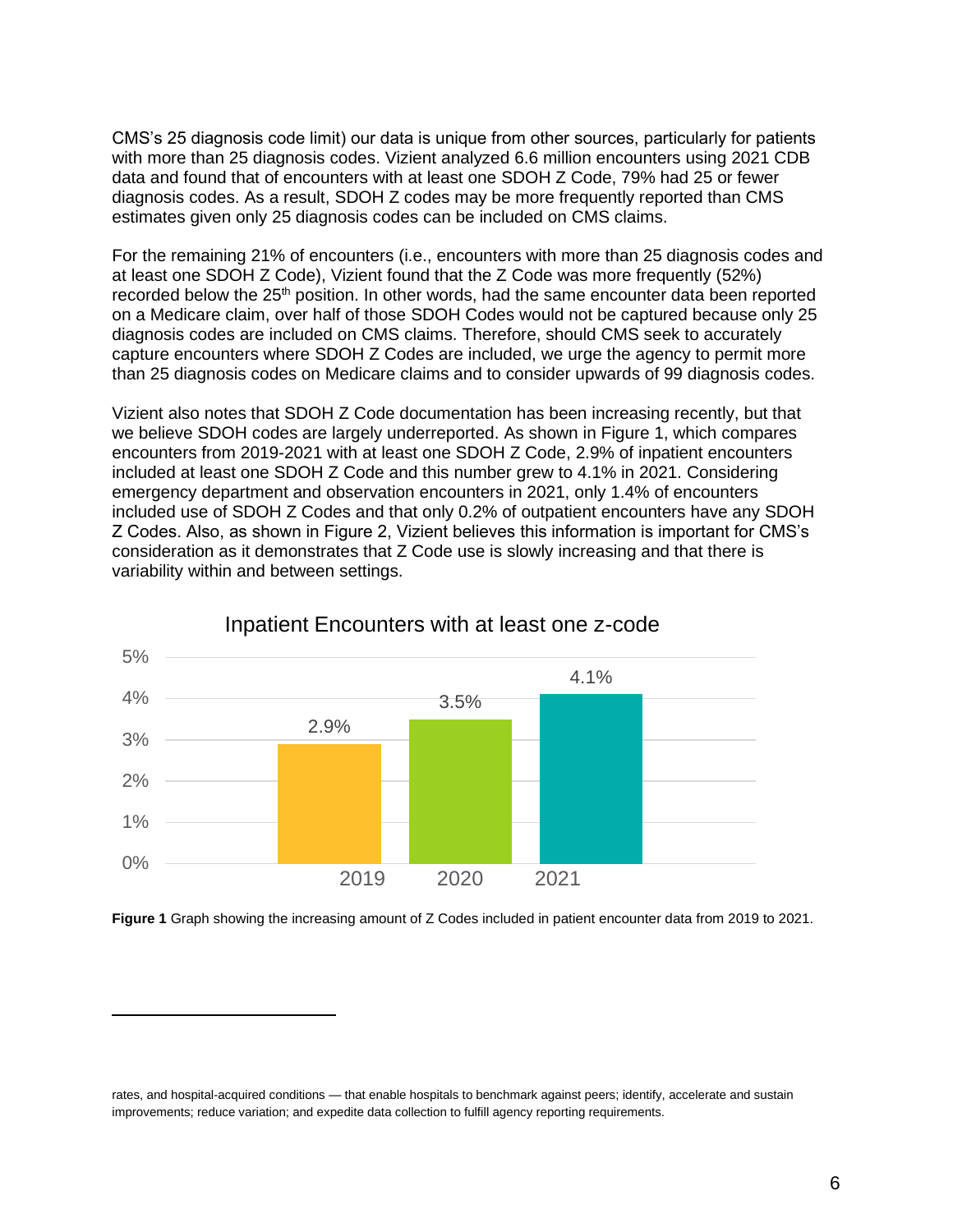

# SDOH Z Code Utilization by Hospital

**Figure 2** Graph showing that SDOH Z Code utilization is extremely variable by hospital.

In addition, regarding settings, Vizient notes that collection of SDOH information occurs during inpatient visits, but we offer that SDOH data collection may be actually best suited to office visits, where providers may have a greater opportunity to interact with their patients and consider more proactive approaches to help address their social needs. Therefore, as CMS considers approaches under IPPS, we also suggest the agency consider similar approaches in relation to the Outpatient Prospective Payment System and Physician Fee Schedule Rules.

CMS seeks comment on whether the agency should consider requiring more robust documentation and claims data reporting to help inform the agency's decisions regarding the most appropriate complication or comorbidity (CC) subclass (i.e., NonCC, CC or Major CC(MCC)) assignment for each SDOH Z code as a secondary diagnosis. Vizient discourages mandatory reporting requirements in this context as it may excessively increase provider burden and result in redundant questions being asked of patients. As an alternative to a mandate or penalty, Vizient instead suggests CMS provide incentives to support increased documentation of SDOH Z Codes. We note that alternative approaches to incent reporting may be warranted given there is significant variation regarding which Z Codes are reported, the frequency in which they are reported and provider variation. Based on Vizient's CDB analysis, Table 2 shows the top ten reported Z Codes. While CMS seeks feedback regarding which specific SDOH Z codes are most likely to increase hospital resource utilization related to inpatient care, we suggest the agency also consider why certain codes are documented more frequently than others. While Vizient is not suggesting the most frequently reported code are those that are most likely to increase hospital resource utilization, given the agency's broader aim to increase Z Code documentation, it may be important for the agency to consider current drivers of Z Code reporting.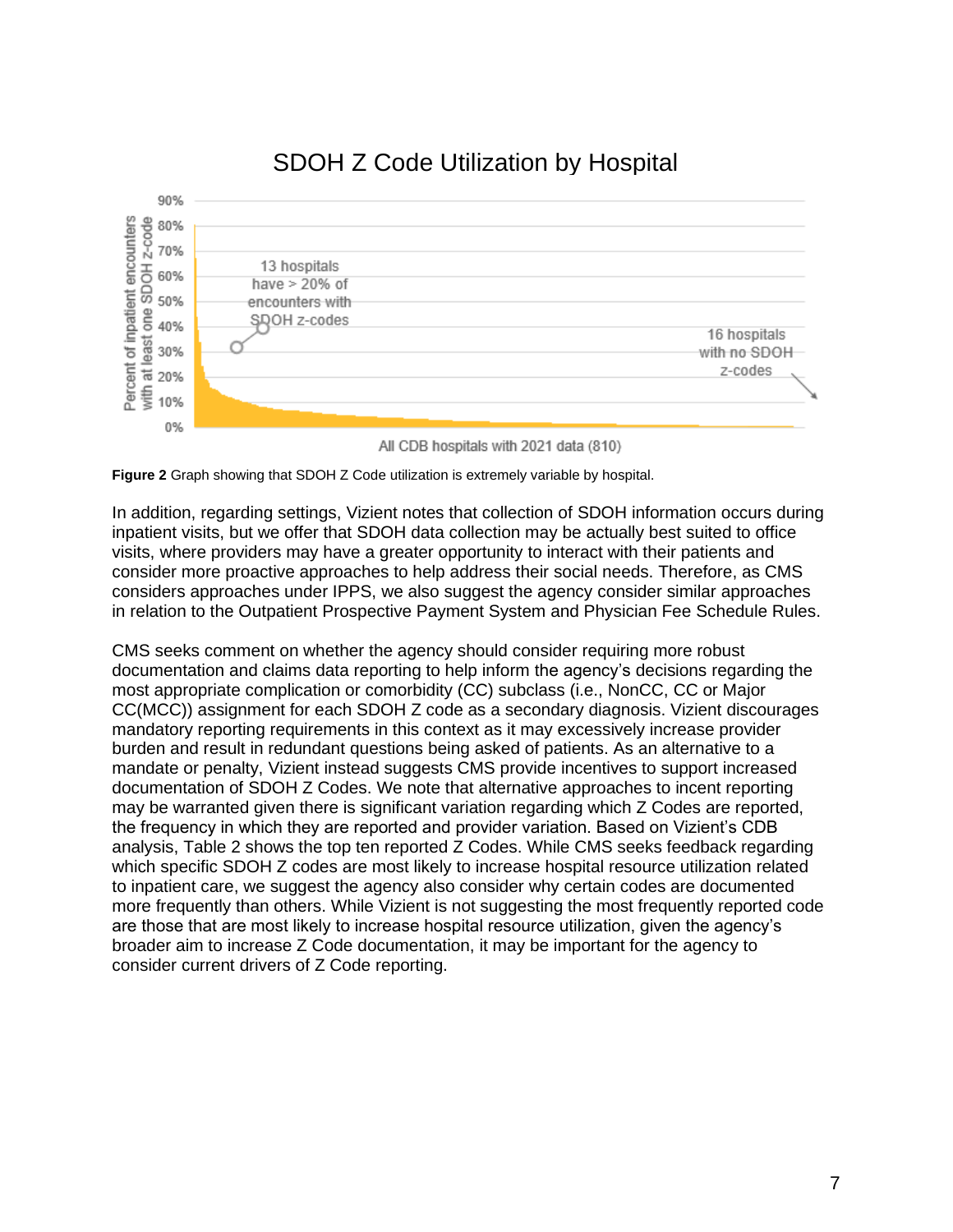| <b>Diagnosis</b>                                                             | <b>ICD Set</b> | <b>Cases</b> |
|------------------------------------------------------------------------------|----------------|--------------|
| z590 - homelessness                                                          | 10             | 118,972      |
| z560 - unemployment, unspecified                                             | 10             | 78,771       |
| z602 - problems related to living alone                                      | 10             | 39,718       |
| z62810 - personal history of physical and sexual abuse in<br>childhood       | 10             | 37,467       |
| z5900 - homelessness unspecified                                             | 10             | 30,570       |
| z634 - disappearance and death of family member                              | 10             | 18,425       |
| z597 - insufficient social insurance and welfare support                     | 10             | 18,018       |
| z638 - other specified problems related to primary support<br>group          | 10             | 17,104       |
| z599 - problem related to housing and economic<br>circumstances, unspecified | 10             | 12,131       |
| z609 - problem related to social environment, unspecified                    | 10             | 10,723       |

**Table 2** Top ten most frequently reported diagnosis codes identified in Vizient analysis of CDB data.

In the Proposed Rule, CMS also requests feedback regarding whether Z59 (Homelessness) has been underreported. Vizient anticipates that homelessness, along with several other Z Codes, are being underreported. Vizient encourages the agency to consider using an index, such as the <u>Vizient Vulnerability Index™ (VVI™),<sup>10</sup></u> as a resource when making determinations regarding whether certain Z Codes are underreported. Vizient has utilized the VVI to learn that SDOH Z-Code utilization increases with neighborhood vulnerability, as shown in Figure 3. Of the 6.6 million encounters with patients from neighborhoods with a VVI > 1, 450,000 (6.8%) have at least one SDOH Z Code. Of those reported codes, less than 1% of encounters have codes indicating education needs, food insecurity or inadequate drinking water. This information is relevant, as shown in Figure 4, as the VVI could be used to help demonstrate whether there is a significant gap in reported Z Codes and social vulnerability. Further, specific domains within the VVI can also be used independently to better gauge whether certain SDOH Z Codes are underreported based on aggregated data. Vizient welcomes the opportunity to further discuss this approach with the agency.

<sup>&</sup>lt;sup>10</sup> Vizient developed a unique vulnerability index that serves as a singular clinical data index for SDOH at the neighborhood level. The index integrates publicly available data from various U.S. government agencies including the Census Bureau, Department of Agriculture, Department of Housing and Urban Development and the Environmental Protection Agency to provide deeper insights regarding community needs.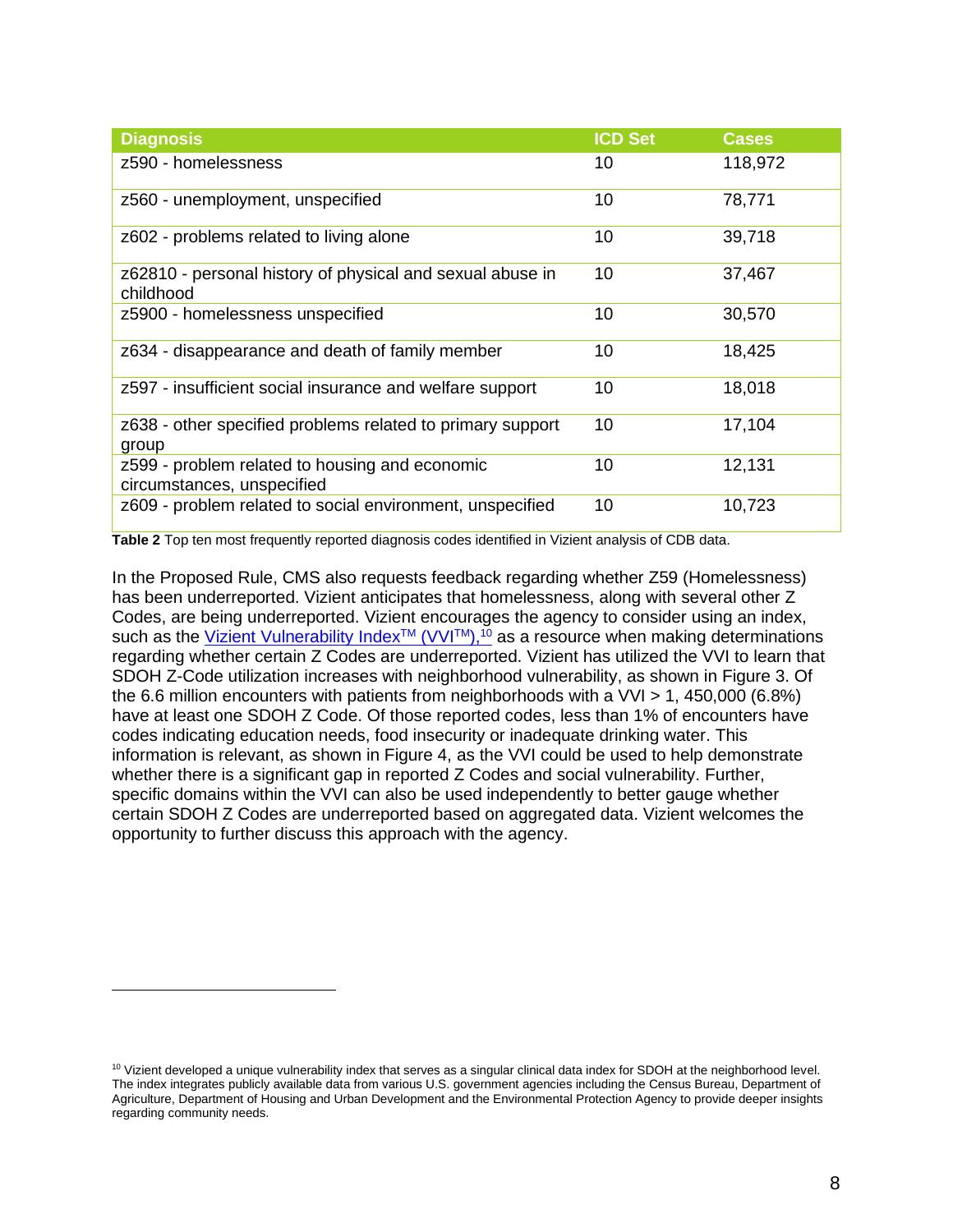

**Figure 3** Application of the VVI to determine whether there is a relationship between more vulnerable neighborhoods (those with a VVI index score from 0-3) and whether encounter data includes at least one Z-Code.



**Figure 4** A comparison of the number of high-vulnerability encounters, where vulnerability is based on the VVI, compared to encounters with at least one SDOH Z Code.

Lastly, as CMS considers approaches to improve documentation, we recommend CMS also account for provider burden and potential challenges in obtaining information from patients. For example, patients may question why a provider is asking questions related to SDOH that may not be directly applicable to why they are seeking care, or if they are asked the same questions multiple times. Patients may also question why this information is being tracked and included on claims. Thus, we encourage CMS to identify opportunities to standardize screening efforts so that SDOH information can be more routinely collected, consistently captured, and ideally, appropriate interventions considered. Further, additional resources and training may be helpful to improve communications and support providers seeking to address patients' social needs.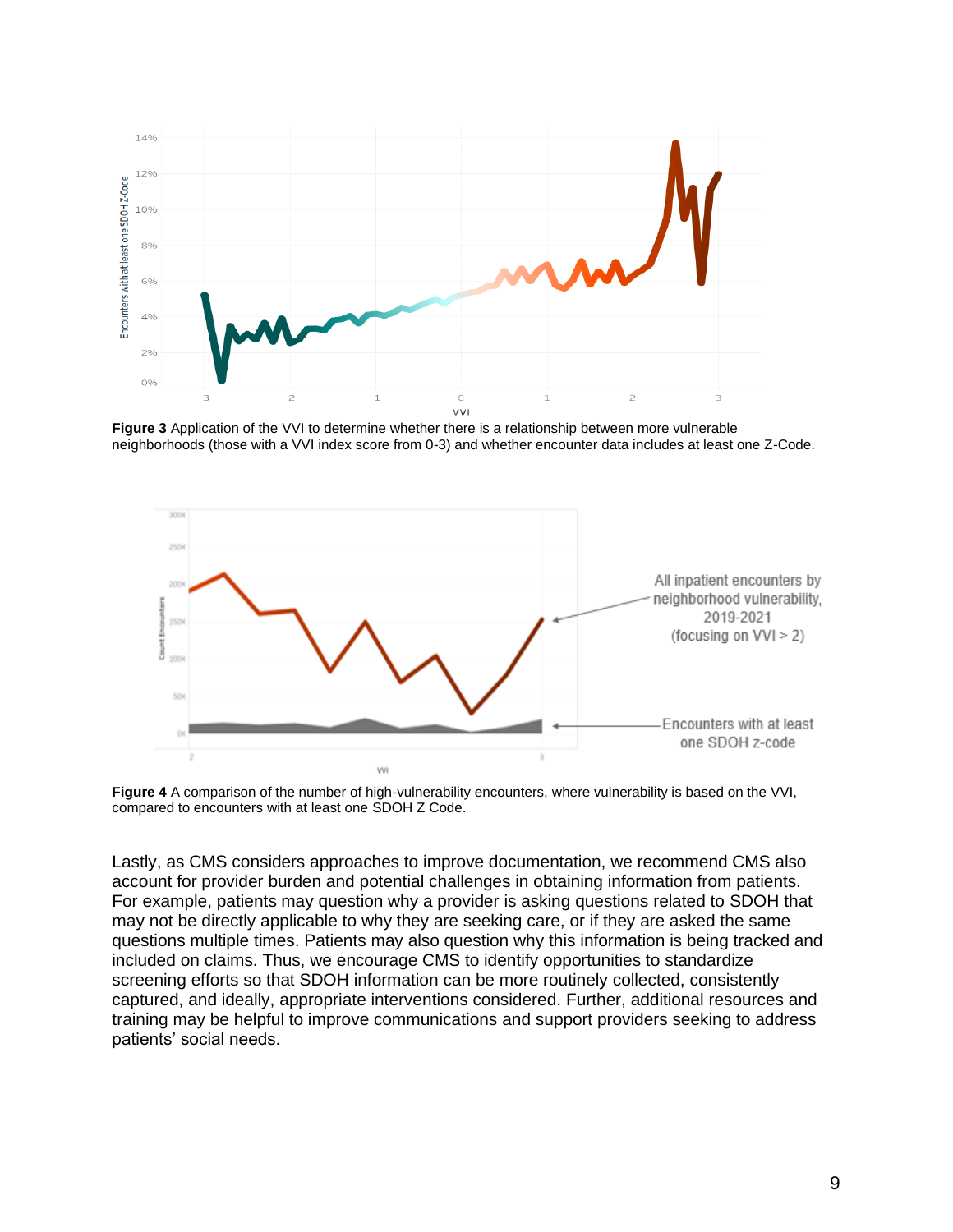# **Criteria to Create a New Complication or Comorbidity (CC) or Major Complication or Comorbidity (MCC) Subgroup within a Base MS-DRG**

In the Proposed Rule, CMS restates its FY 2021 IPPS final rule policy to expand the criteria to create a new CC or MCC subgroup within a base MS-DRG to include the non-CC subgroup for a three-way severity level split. Vizient applauds CMS for again deciding to delay implementation of this policy for FY 2023, as we agree that it would cause significant disruption.

In the Proposed Rule, CMS does not provide information regarding future implementation of this policy. As such, should the agency plan for FY 2024 implementation, we encourage the agency to work closely with stakeholders to develop a phased-in approach to minimize disruption.

# **Proposed Changes to the Hospital Wage Index for Acute Care Hospitals**

Current law requires that the Secretary of Health and Human Services adjust the standardized amounts for area differences in hospital wages by a factor that reflects the relative hospital wage level in the geographic area of that hospital compared to the national average. The proposed FY 2023 wage index values are based on Medicare cost report data for cost reporting periods beginning October 1, 2018, and until October 1, 2019. Given the strain of the PHE and significant variation in staffing trends, Vizient is concerned that CMS's data sources do not capture these changes. However, Vizient is supportive of efforts to provide stability, like CMS's proposal to apply a 5 percent cap on wage index decreases to prevent fluctuations. While we believe this approach will help hospitals, we also encourage CMS to consider other opportunities to improve its policies related to the wage index.

In the Proposed Rule, CMS notes its consideration of the best available data for purposes of the wage index. Based on the agency's review and analysis of the FY 2019 wage data, CMS found that the data is not significantly impacted by the COVID-19 PHE. However, based on the agency's description, the specifics of this analysis are unclear, as the agency does not reference specific tables or files for the public to review to confirm the agency's conclusion. Similarly, it is confusing why CMS would state that FY 2019 wage data was not impacted by the PHE given the PHE did not begin until March 2020. Vizient encourages CMS to share their source information so stakeholders can better understand the agency's position, particularly given our review of data, as described [above,](#page-2-0) suggests that the cost of staffing has increased substantially.

Also, given CMS may be anticipating using data in future years that is more clearly affected by the COVID-19 PHE, Vizient suggests CMS clarify its anticipated approach to establishing the wage index and work with stakeholders on further developing or refining such an approach to promote stability and accuracy.

# **Proposed Use of National Drug Codes (NDCs) to Identify Cases Involving the Use of Agents Approved for New Technology Add-On Payments**

For FY 2024, CMS proposes to use National Drug Codes (NDCs) to identify cases involving the use of therapeutic agents approved for new technology add-on payments (NTAPs). CMS notes that adequate time is likely needed for regular use of NDCs with the NTAP for health care providers and hospital professionals. As a result, CMS proposes a transitional period for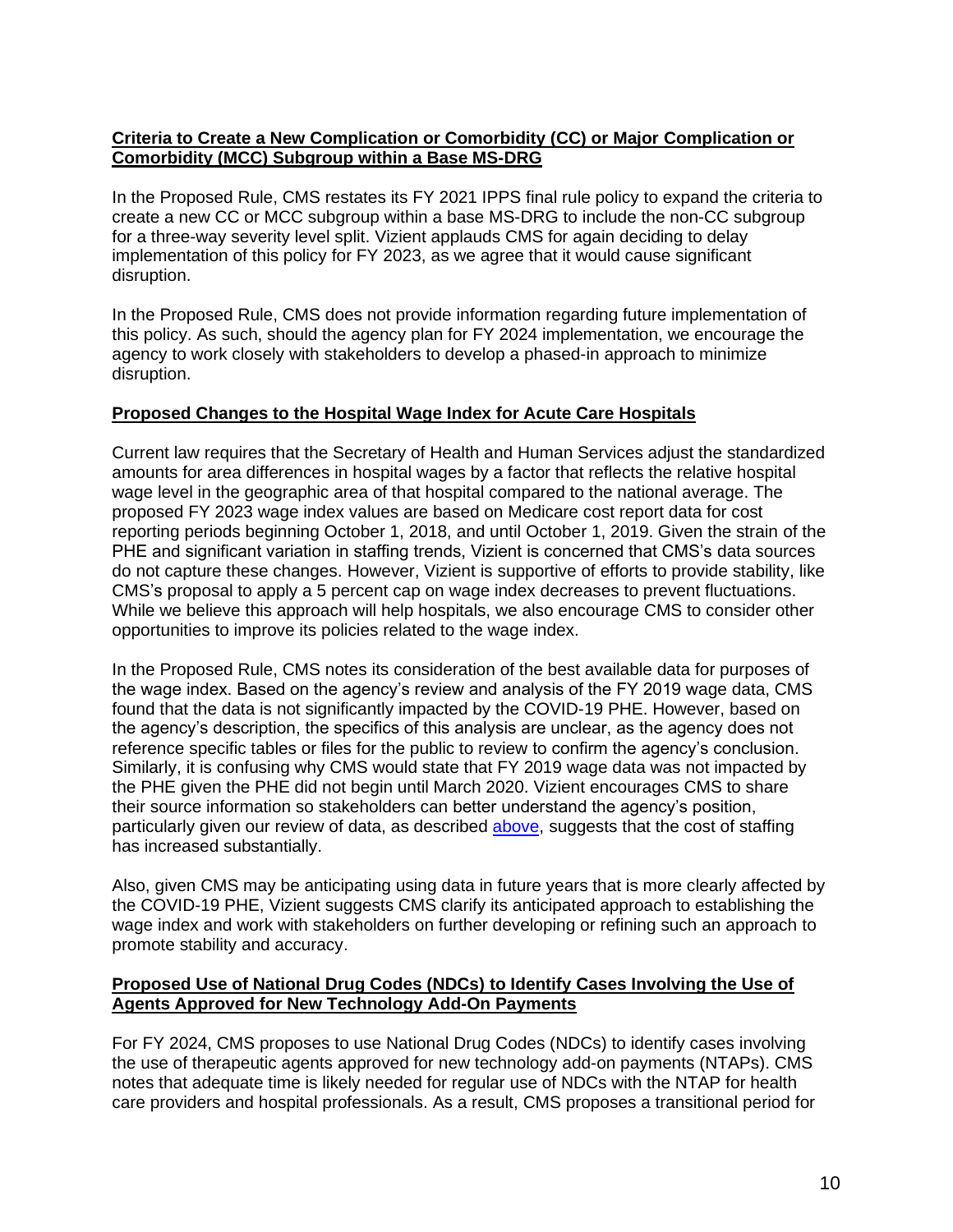FY 2023, where CMS would utilize both NDCs and the ICD-10-PCS Section X codes to identify when an NTAP would apply. Vizient supports the use of NDCs to identify cases involving the use of agents approved for NTAPs and agrees that additional time is needed for this transition.

In addition, CMS indicates that since some therapeutic agents with an NTAP do not have an NDC (e.g., blood, blood products), CMS would identify these based on the assigned ICD-10- PCS procedure code and/or ICD-10-CM diagnosis code. Vizient recommends CMS provide additional education to providers regarding billing for these specific therapeutic agents and more broadly, for other products during FY 2023. We also encourage the agency to gain stakeholder feedback during the transitional year to determine whether additional time, technical changes or other work is needed to support providers.

# **Outlier Payment Adjustment**

For cases with extraordinarily high costs, a hospital may be eligible to receive a payment in addition to the base prospective payment. More specifically, as provided by CMS, to qualify for an outlier payment, a case must have costs greater than the sum of the prospective payment rate for the MS-DRG, any indirect medical education (IME) and DSH payments, uncompensated care payments, any NTAPs, and the "outlier threshold" or "fixed-loss" amount. Per the Social Security Act, outlier payments for any year should be projected to be between 5 percent and 6 percent of total operating DRG payments (not including IME and DSH payments), plus outlier payments.

In the Proposed Rule, CMS proposes to increase the outlier threshold to \$43,214, which is a \$12,266 increase from the FY 2022 outlier threshold. Regarding this increase, CMS indicates that the charge inflation factors calculated using the two most recently available years of MedPAR claims data (FY 2020 and FY 2021) are abnormally high as compared to recent historical levels prior to the COVID–19 PHE. CMS notes that it believes this abnormally high charge inflation level was partially due to the high number of COVID-19 cases with higher charges that were treated in IPPS hospitals in FY 2021. Since CMS anticipates fewer COVID-19 cases in FY 2023 than FY 2021, CMS proposes to use the March 2019 MedPAR file of FY 2018 (October 1, 2017, to September 30, 2018) charge data and the March 2020 MedPAR file of FY 2019 (October 1, 2018, to September 30, 2019) charge data to compute the proposed charge inflation factor. Vizient agrees with the need to consider COVID-19 in establishing payment policies under IPPS. However, Vizient is concerned that the increase to the outlier threshold increase would be to the financial detriment of many hospitals, even though CMS's target to have 5.1% of total IPPS payments to be used to pay for outliers has not changed. Given the drastic increase in the proposed outlier threshold for FY 2023 compared to FY 2022, Vizient urges CMS to consider whether any other authorities or policies can be applied to lower the threshold so is it more closely aligns with prior years' amounts and trends. Vizient also suggests CMS consider policies to mitigate future fluctuations in the outlier threshold to help maintain stability for hospitals.

# **Indirect and Direct Graduate Medical Education**

CMS proposes to allow urban and rural hospitals that participate in the same separately accredited 1-2 family medicine rural track program (i.e., 1 year of training in a large, urban residency program followed by 2 years in a rural community) and have rural track FTE limitations to enter into "rural track Medicare GME affiliation agreements". CMS notes that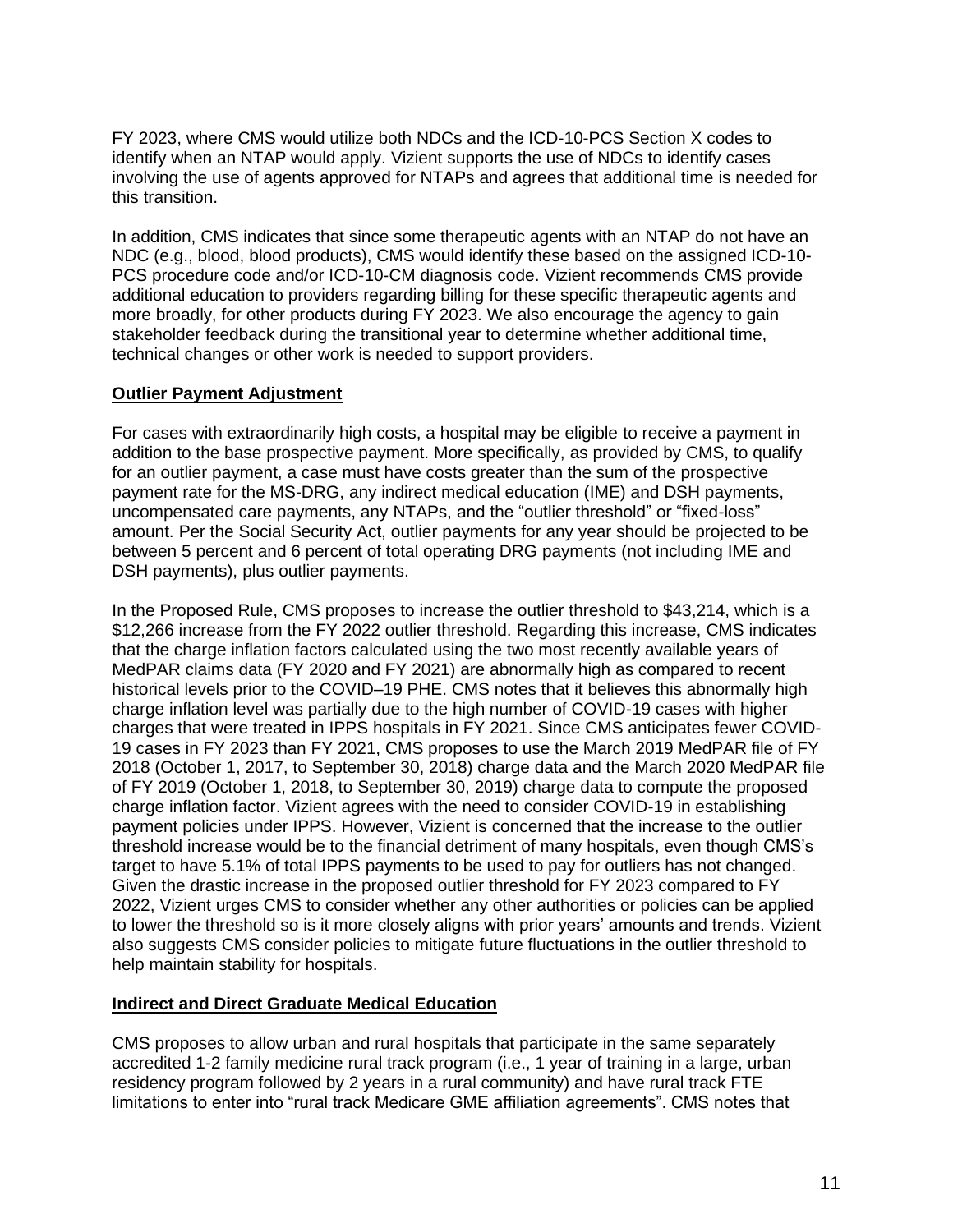such affiliation agreements may be appealing because cap slots may be shared, and crosstraining of residents can be better facilitated. Also, CMS proposes to only allow urban and rural hospitals to participate in rural track Medicare GME affiliated groups if they have rural track FTE limitations in place prior to October 1, 2022. CMS provides that eligible urban and rural hospitals may enter into rural track Medicare GME affiliation agreements effective with the July 1, 2023 academic year. CMS clarifies that under this proposal, no newly funded cap slots will be created. Vizient appreciates CMS's efforts to allow Medicare GME affiliation agreements and to provide additional clarity regarding this policy. Should implementation issues arise, Vizient encourages the agency to be flexible in its approach and, if needed, to consider future regulatory changes should implementation barriers emerge.

# **Hospital Readmissions Reduction Program**

# **COVID-19 Related Changes**

Due to the impact of COVID-19, in the FY 2022 IPPS final rule, CMS finalized suppression of the CMS 30-Day Pneumonia Readmission Measure for the FY 2023 program year. Beginning with the FY 2024 program year, CMS proposes to resume use of this measure in the Hospital Readmissions Reduction Program (HRRP). However, CMS indicates that patients with principal or secondary COVID-19 diagnosis from both the cohort and the outcome would be excluded. Vizient appreciates CMS's efforts to include the CMS 30-Day Pneumonia Readmission Measure beginning with the FY 2024 program year. However, to help hospitals better prepare for FY 2024 and future years where COVID-19 patients may be included, we suggest the agency share measurement information with hospitals that both includes and excludes patients with principal or secondary COVID-19 diagnosis.

Given the uncertainty regarding future rates of COVID-19 and the unknown effects of long-COVID on readmissions, Vizient also encourages CMS to consider whether any additional changes may be warranted.

Lastly, Vizient also encourages CMS to conduct an impact analysis of including and excluding COVID-19 diagnosis on future reports as alternatives are considered for future rulemaking. Such information will help stakeholders better understand the implications of such policies, especially given the uncertain future of the pandemic.

# **Request for Public Comment on Possible Future Inclusion of Health Equity Performance in the Hospital Readmissions Reduction Program**

Vizient supports CMS's commitment to reducing health inequities by enabling providers to make more informed decisions and promoting accountability across the healthcare system. As a precursor to including health equity performance in the HRRP, Vizient provides various recommendations related to measurement and performance improvement.

As demonstrated in Figure 5, Vizient recommends CMS consider the multiple dimensions that impact health care disparities, including systemic, community, institutional, interpersonal, and intrapersonal, as categorized by the National Academics of Sciences. We also suggest CMS consider how each of these levels contribute to health care disparities. For example, Figure 6 highlights some examples at each level that would impact a patient with heart failure.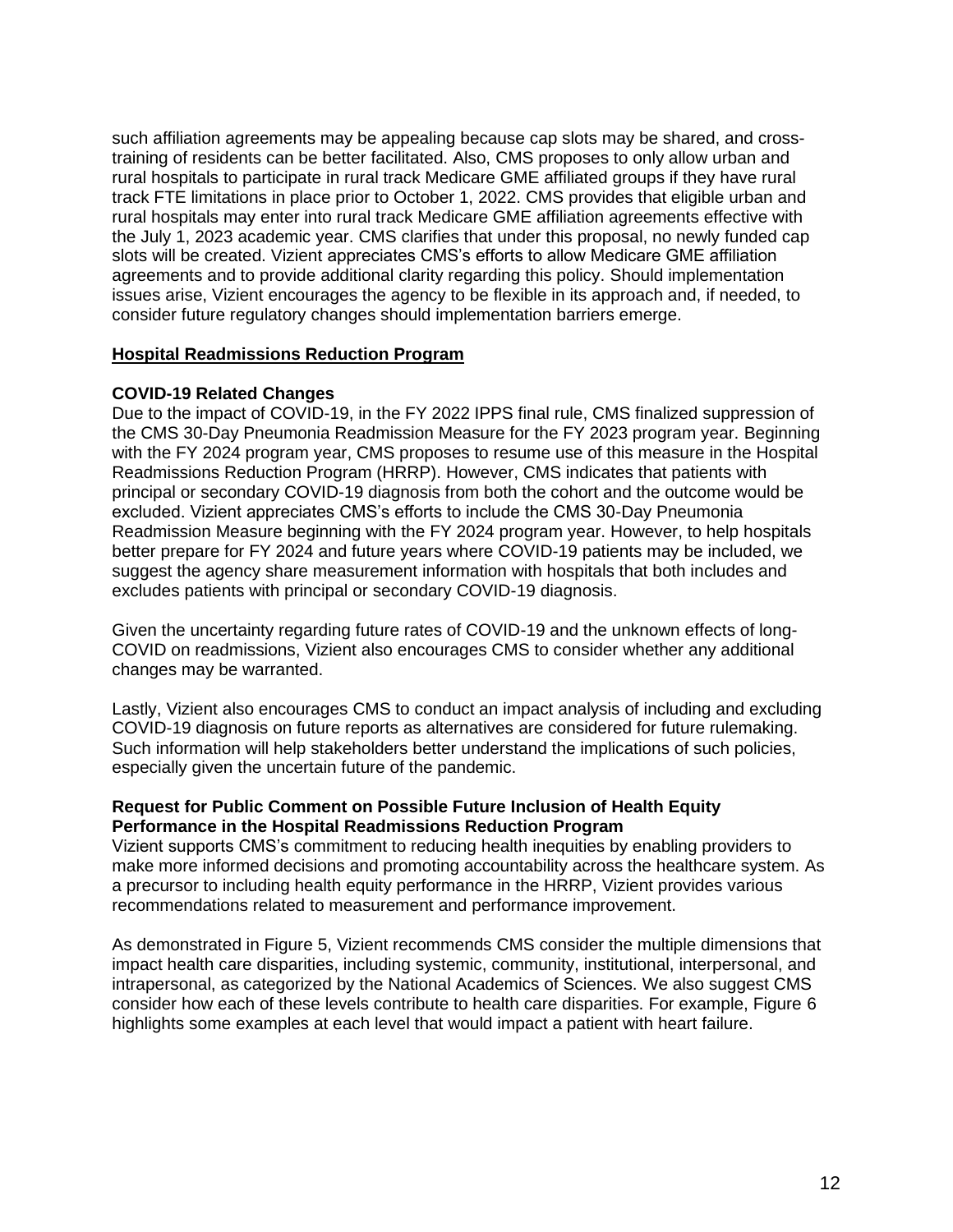

**Figure 5.** Social ecological model<sup>11</sup> that may be useful to CMS as health equity approaches are considered.



**Figure 6.** Social ecological model with Vizient-provided examples of constructs impacting a patient's health care journey.<sup>12</sup>

<sup>11</sup> *See* National Academies of Sciences, Engineering, and Medicine 2017. Communities in Action: Pathways to Health Equity. Washington, DC: The National Academies Press. [https://doi.org/10.17226/2462,](https://doi.org/10.17226/2462) sourcing, a concept from McLeroy, K. R., D. Bibeau, A. Steckler, and K. Glanz. 1988. An ecological perspective on health promotion programs. Health Education Quarterly 15:351–377.

<sup>&</sup>lt;sup>12</sup> See National Academies of Sciences, Engineering, and Medicine 2017. Communities in Action: Pathways to Health Equity. Washington, DC: The National Academies Press. [https://doi.org/10.17226/2462,](https://doi.org/10.17226/2462) sourcing, a concept from McLeroy, K. R., D. Bibeau, A. Steckler, and K. Glanz. 1988. An ecological perspective on health promotion programs. Health Education Quarterly 15:351–377.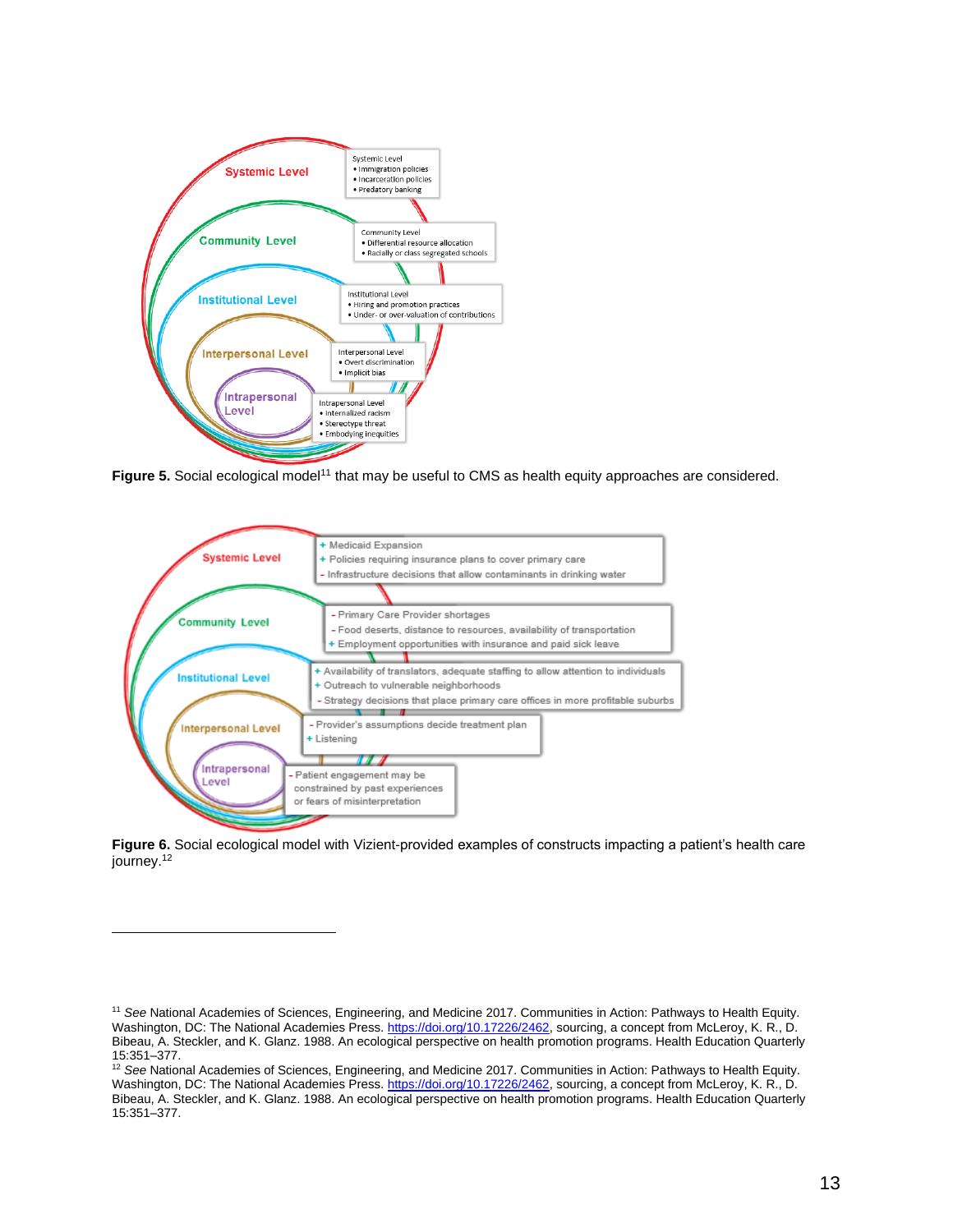# **Measurement Considerations and Performance Improvement**

To support providers with the information needed to drive quality improvement while ensuring accountability, Vizient recommends CMS adopt the following principles related to measure selection when inclusion of health equity performance is being considered:

- <span id="page-13-0"></span>- Measures should be within the provider's locus of control (i.e., a combination of outcome process measures that providers have direct influence/control over);
- Measures should be defined and based on clinically meaningful and cohesive patient populations; and
- Identify those measures in which 100% of the patients should receive care or "zero" harm" measures for reporting.<sup>13</sup>

Once these measures have been identified and defined, to drive performance improvement, Vizient recommends CMS provide detailed encounter level assessments for providers to review and improve upon. These assessments can include meaningful stratification (e.g., race, ethnicity, gender) and must be thoughtful regarding the appropriateness of social risk factors for risk adjustment.

Vizient has a long history in quality measurement, including providing Ambulatory Care Quality and Accountability Rankings that measure the quality of outpatient care in five domains, one of which is equity. In Vizient's experience in measuring health care disparities, we have focused on a clinically specific condition that evaluates the combination of process and outcome measures that are directly within the provider's locus of control. For example, Vizient has measured both lactate lab draws within 12 hours of a patient arriving to the hospital with severe sepsis present on admission and associated in-hospital, risk adjusted sepsis mortality stratified by race, gender and payer. Vizient then evaluates statistical differences between each stratum and shares with providers encounter-level details for review and performance improvement. Vizient members have found this approach meaningful in identifying clear opportunities for improvement (e.g., a hospital where performance differences are identified can better understand the circumstances of those cases and evaluate the lactate timing differences and improve processes of care). We encourage CMS to take a similar approach, as our members have used this information to help guide various process improvements to enhance performance to the benefit of patient.

#### **Readmission Measures**

Vizient cautions CMS that evaluating health care disparities for 30-day readmission rates is highly challenging given the multiple layers that influence the outcome of 30-day readmission measures. Locus of control regarding 30-day readmissions spans the full spectrum of influences from community, provider, payer and patient. Given these multi-locus of control factors, providers will be limited in their ability to influence these factors and thus, unlikely to meaningfully improve performance if performance is measured too broadly. Currently, Vizient does not evaluate health care disparities for 30-day readmission rates for the aforementioned reasons and instead we offer reporting on 7-day and 14-day readmissions within our CDB. In turn, Vizient does not recommend CMS penalize hospitals based on 30-day readmissions at this time. Rather, CMS should consider this only if systemic factors influencing these measures are quantified and appropriate attribution is assigned to all accountable parties.

<sup>&</sup>lt;sup>13</sup> Zero harm measures for reporting are hospital-acquired condition measures.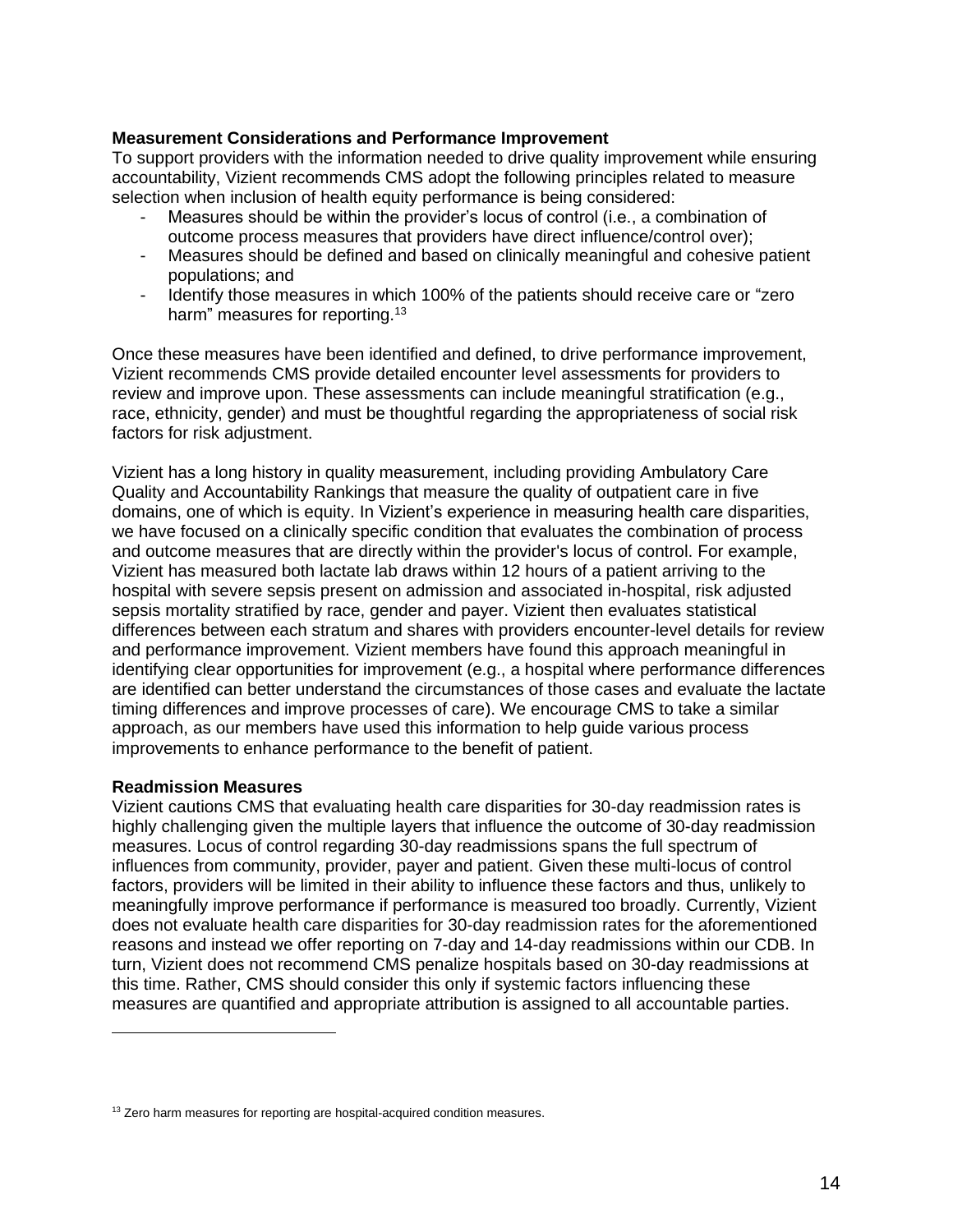As a short-term step, Vizient does support CMS reporting and stratifying HRRP measures by REaL and SOGI and dual eligibility payer status for insight into disparities; however, Vizient emphasizes that we do not support penalizing hospitals for failure to address factors outside their locus of control. In turn and as noted [above,](#page-13-0) Vizient recommends CMS identify measures more within the provider's locus of control, such as adherence to clinical care practices or possibly a shorter readmission assessment period (e.g., 3 to 7-days), given the agency's aim of including SDOH factors into adjustment. Vizient believes these types of measures, when appropriately reported and stratified, enable healthcare providers to make more informed decisions and provide clearer lines of accountability than 30-day readmissions. Additionally, focusing on a more provider-focused set of measures would minimize the need for additional social risk factor adjustments, such as dual-eligibility or place-based social needs indices. Vizient recognizes this would be a significant shift from the current HRRP measurement framework, however, given the aim of eliminating healthcare disparities, having a clear, actionable measurement from which providers can identify and clearly drive change is paramount.

#### **Use of a Social Needs Index in the HRRP**

However, Vizient understands that CMS may not adopt our recommendations. Should the agency instead decide to pursue inclusion of health equity performance in the HRRP, we offer additional recommendations. More specifically, as CMS is contemplating using a social needs index, we urge the agency to consider using the VVI, which was designed for health equity purposes. Before developing the VVI, Vizient conducted an extensive analysis of different social needs indices, as outlined in Table 3.

<span id="page-14-0"></span>

|                                                                                  | <b>Area Deprivation</b><br><b>Index</b>                                                                                                                                                                                       | <b>Distressed</b><br><b>Communities</b><br><b>Index</b>                                                                                                                                                               | <b>Social</b><br><b>Vulnerability</b><br><b>Index</b>                                                                                                                                                               | <b>Intercity</b><br><b>Hardship Index</b>                                                                                                                                                                                                                                 | Child<br><b>Opportunity</b><br><b>Index</b>                                                                                                                                                                        | <b>AHRQ</b><br><b>Socioeconomic</b><br><b>Status Index</b>                                                                                                                                                            | <b>Vizient</b><br><b>Vulnerability</b><br>Index                                                                                                                                                                                    |
|----------------------------------------------------------------------------------|-------------------------------------------------------------------------------------------------------------------------------------------------------------------------------------------------------------------------------|-----------------------------------------------------------------------------------------------------------------------------------------------------------------------------------------------------------------------|---------------------------------------------------------------------------------------------------------------------------------------------------------------------------------------------------------------------|---------------------------------------------------------------------------------------------------------------------------------------------------------------------------------------------------------------------------------------------------------------------------|--------------------------------------------------------------------------------------------------------------------------------------------------------------------------------------------------------------------|-----------------------------------------------------------------------------------------------------------------------------------------------------------------------------------------------------------------------|------------------------------------------------------------------------------------------------------------------------------------------------------------------------------------------------------------------------------------|
| Data<br>granularity                                                              | × County<br>× Zip Code<br><b>×</b> Census Tract<br>✔ Block Group                                                                                                                                                              | ✔ County<br>$\checkmark$ Zip Code<br><b>x</b> Census Tract<br><b>*</b> Block Group                                                                                                                                    | ✔ County<br>Zip Code possible<br>✔ Census Tract<br><b>Block Group possible</b>                                                                                                                                      | • County possible<br>· Zip Code possible<br>• Census Tract possible<br><b>Block Group possible</b>                                                                                                                                                                        | <b>x</b> County<br>$\checkmark$ Zip Code<br>✔ Census Tract<br>× Block Group                                                                                                                                        | × County<br>× Zip Code<br><b>×</b> Census Tract<br>✔ Block Group                                                                                                                                                      | $\checkmark$ County<br>$\checkmark$ Zip Code<br>✔ Census Tract<br>✔ Block Group                                                                                                                                                    |
| Timeliness                                                                       | Updated in 2015 and 2019                                                                                                                                                                                                      | Updated annually                                                                                                                                                                                                      | Updated every two years                                                                                                                                                                                             | Not provided at the<br>national level; algorithm<br>available                                                                                                                                                                                                             | 2010 and 2015                                                                                                                                                                                                      | Updated in 2015 and 2019                                                                                                                                                                                              | Updated annually                                                                                                                                                                                                                   |
| Social<br>Determinants<br>of Health<br>Domains                                   | $\checkmark$ Income & Wealth<br>$\checkmark$ Employment<br>$\checkmark$ Education<br>$\checkmark$ Housing<br>× Health Systems<br>✔ Transportation<br>✔ Social Environment<br><b>*</b> Physical Environment<br>× Public Safety | $\checkmark$ Income & Wealth<br>✔ Employment<br>✔ Education<br>$\checkmark$ Housing<br>× Health Systems<br><b>x</b> Transportation<br><b>× Social Environment</b><br><b>*</b> Physical Environment<br>× Public Safety | ✔ Income & Wealth<br>✔ Employment<br>$\checkmark$ Education<br>$\checkmark$ Housing<br>× Health Systems<br>✔ Transportation<br>✔ Social Environment<br><b>*</b> Physical Environment<br>× Public Safety             | $\checkmark$ Income & Wealth<br>✔ Employment<br>$\checkmark$ Education<br>$\checkmark$ Housing<br><b>* Health Systems</b><br><b>x</b> Transportation<br><b>× Social Environment</b><br><b>Physical Environment</b><br>$\boldsymbol{\mathsf{x}}$<br><b>*</b> Public Safety | $\checkmark$ Income & Wealth<br>✔ Employment<br>$\checkmark$ Education<br>$\checkmark$ Housing<br>× Health Systems<br><b>x</b> Transportation<br>✔ Social Environment<br>✔ Physical Environment<br>× Public Safety | $\checkmark$ Income & Wealth<br>✔ Employment<br>$\checkmark$ Education<br>✔ Housing<br>× Health Systems<br><b>*</b> Transportation<br><b>× Social Environment</b><br><b>*</b> Physical Environment<br>× Public Safety | $\checkmark$ Income & Wealth<br>← Employment<br>$\checkmark$ Education<br>$\checkmark$ Housing<br>✔ Health Systems<br>✔ Transportation<br>Social Environment<br>✓<br>← Physical Environment<br>× Public Safety (in<br>development) |
| <b>Health Care</b><br>Focus                                                      | $\checkmark$ Life Expectancy /<br>Mortality<br>× Chronic Disease<br>Prevalence<br>$\checkmark$ Readmissions<br>× ED utilization<br><b>×</b> Maternal Health                                                                   | * Life Expectancy /<br>Mortality<br><b>*</b> Chronic Disease<br>Prevalence<br><b>×</b> Readmissions<br>$\times$ ED utilization<br><b>×</b> Maternal Health                                                            | × Life Expectancy /<br>Mortality<br>× Chronic Disease<br>Prevalence<br>× Readmissions<br><b>x</b> ED utilization<br>× Maternal Health                                                                               | × Life Expectancy/<br>Mortality<br><b>*</b> Chronic Disease<br>Prevalence<br>× Readmissions<br><b>x</b> ED utilization<br>× Maternal Health                                                                                                                               | $\checkmark$ Life Expectancy /<br>Mortality<br>✔ Chronic Disease<br>Prevalence<br>× Readmissions<br>$\times$ ED utilization<br>× Maternal Health                                                                   | $\checkmark$ Life Expectancy /<br>Mortality<br><b>*</b> Chronic Disease<br>Prevalence<br>$\checkmark$ Readmissions<br><b>x</b> ED utilization<br>× Maternal Health                                                    | ✔ Life Expectancy /<br>Mortality<br>✔ Chronic Disease<br>Prevalence<br>$\checkmark$ Readmissions<br>$\checkmark$ ED utilization<br>← Maternal Health                                                                               |
| Measurement<br>Focus                                                             | 17 components<br>2 components account for<br>almost all of the variation<br>(income and housing)<br>Intended to predict<br>mortality, but a poor fit to life economic differences; poor<br>expectancy<br>$(r^2 0.25)$         | 7 components<br>2 components account for<br>almost all of the variation<br>(income and housing)<br>Intended to describe<br>fit to life expectancy<br>$(r^2 0.31)$                                                     | 14 components in 4<br>domains, 2 components<br>account for almost all of<br>the variation<br>(income and education)<br>Intended for disaster<br>management planning;<br>poor fit to life expectancy<br>$(r^2 0.20)$ | 6 components<br>2 components account for<br>almost all of the variation<br>(income and education)<br>Intended to describe<br>economic differences; poor<br>fit to life expectancy<br>$(r^2 0.14)$                                                                         | 29 components in 3<br>domains<br>no serious issues with<br>partial correlations<br>Reports a moderate<br>relationship to life<br>expectancy $(r^2 0.43)$                                                           | 7 components<br>no serious issues with<br>partial correlations<br>Intended to describe<br>economic factors related to<br>health care access; poor fit<br>to life expectancy<br>$(r^2 = 0.30)$                         | 19 components in 8<br>domains. All are<br>significant in different<br>locations<br>Intended to describe<br>differences in life<br>expectancy $(r^2 0.63)$                                                                          |
| Geospatial<br>Adjustments                                                        | Single index algorithm for<br>the whole country                                                                                                                                                                               | Single index algorithm for<br>the whole country.<br>Small zip codes excluded                                                                                                                                          | Single index algorithm for<br>the whole country                                                                                                                                                                     | Single index algorithm for<br>the whole country                                                                                                                                                                                                                           | Single index algorithm for<br>the whole country, but with<br>state or local<br>standardization options                                                                                                             | Single index algorithm for<br>the whole country                                                                                                                                                                       | Index adapts to local<br>relevance of each domain<br>as it correlates with life<br>expectancy                                                                                                                                      |
| Patent Pending   Copyright Vizient, Inc. 2022. All rights reserved.<br>June 2022 |                                                                                                                                                                                                                               |                                                                                                                                                                                                                       |                                                                                                                                                                                                                     |                                                                                                                                                                                                                                                                           |                                                                                                                                                                                                                    | vizient                                                                                                                                                                                                               |                                                                                                                                                                                                                                    |

**Table 3** Comparison of various indices potentially being contemplated for purposes related to social risk.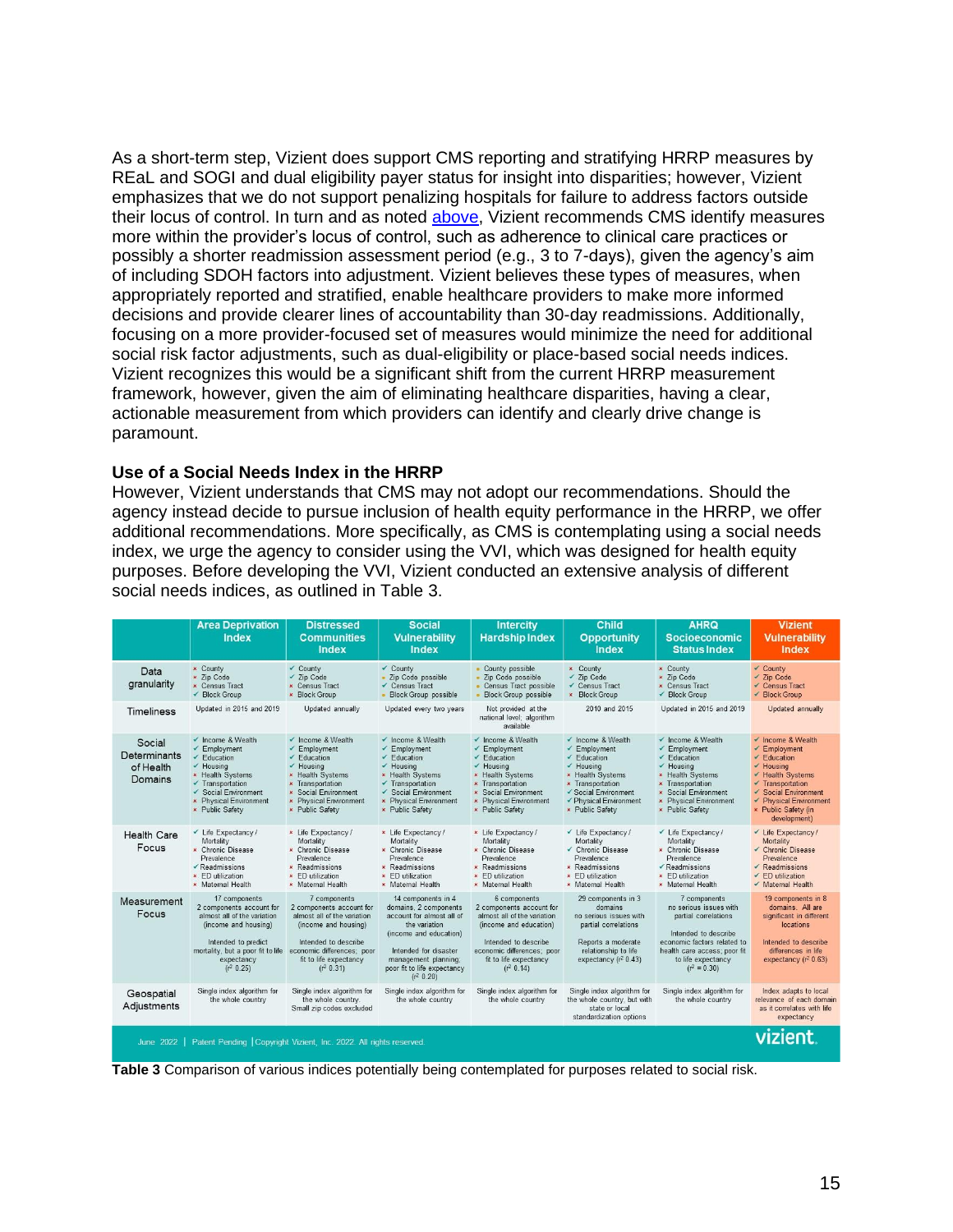While the agency may be considering other indices, these other tools can pose various challenges. The VVI was developed for health equity specifically, as our research indicated there was a significant need for such an index. Other indices were less insightful in the context of health equity, as they provided little granularity (e.g., the ARHQ SES index provides information by block group) or had too little health care measures included (e.g., the ADI includes only life expectancy/mortality and readmissions). Further, when modeling to fit life expectancy, each index Vizient studied (e.g., those compared in Table 3) had significant opportunities for improvement. As a result, Vizient developed the VVI to better demonstrate the effect of various SDOH domains on community health outcomes and life expectancy.

Further, through our analysis we learned that several indices had insufficient data granularity or did not adapt geographically to provide more actionable and tailored insights. The VVI includes more substantial data granularity, domains of social determinants of health and has a clear health care focus. The VVI includes geospatial adjustments based on local relevance of each domain as it correlates with life expectancy. Thus, should CMS utilize an index, we recommend the VVI be utilized, and we welcome the opportunity to discuss how CMS may best leverage it. Also, we urge CMS to be cautious in utilizing indices that are not designed to serve health equity-related purposes or may not provide sufficiently granular or actionable information related to social risk factors. Again, we emphasize our willingness to work with the agency to help support a thoughtful approach to including health equity performance in the HRRP.

# **Hospital Value-Based Purchasing (VBP) Program**

The ACA established the Hospital VBP Program under which value-based incentive payments are made to hospitals that meet performance standards during specific performance periods. There are four Hospital VBP domains: Safety; Clinical Outcomes; Efficiency and Cost Reduction; and Person and Community Engagement. Typically, the applicable incentive payment percent is required by statute (e.g., 2 percent). In the Proposed Rule, due to the COVID-19 PHE, CMS provides changes to the Hospital VBP program that would prevent the application of the payment reduction. Vizient supports CMS's decision suppress measures and apply a special scoring methodology for FY 2023 so that hospitals do not incur a payment reduction.

In the Proposed Rule, CMS also provides policies to adjust for COVID-19 beginning with the FY 2023 Program Year (Oct. 1, 2022 to Sept. 30, 2023). Vizient appreciates CMS's efforts to better account for COVID-19 and we have similarly implemented a COVID-19 risk adjustment variable within our risk adjustment methodology for patients with a secondary diagnosis of COVID-19. Vizient found the risk adjustment variable we have implemented has quantified the additional clinical impact COVID-19 had on patients who came to the hospital without primarily seeking care for COVID-19. As more information is learned and the pandemic continues, Vizient encourages the agency to consistently monitor the results of any technical changes to identify the best risk adjustment approach.

# **Hospital-Acquired Conditions (HAC) Reduction Program (HACRP)**

# **HACRP Payment Adjustment**

In the Proposed Rule, due to COVID-19, CMS outlines a framework for the FY 2023 program year whereby no HACRP payment adjustments would occur. Vizient encourages CMS to clarify whether data for the FY 2024 program year will be considered for a similar adjustment.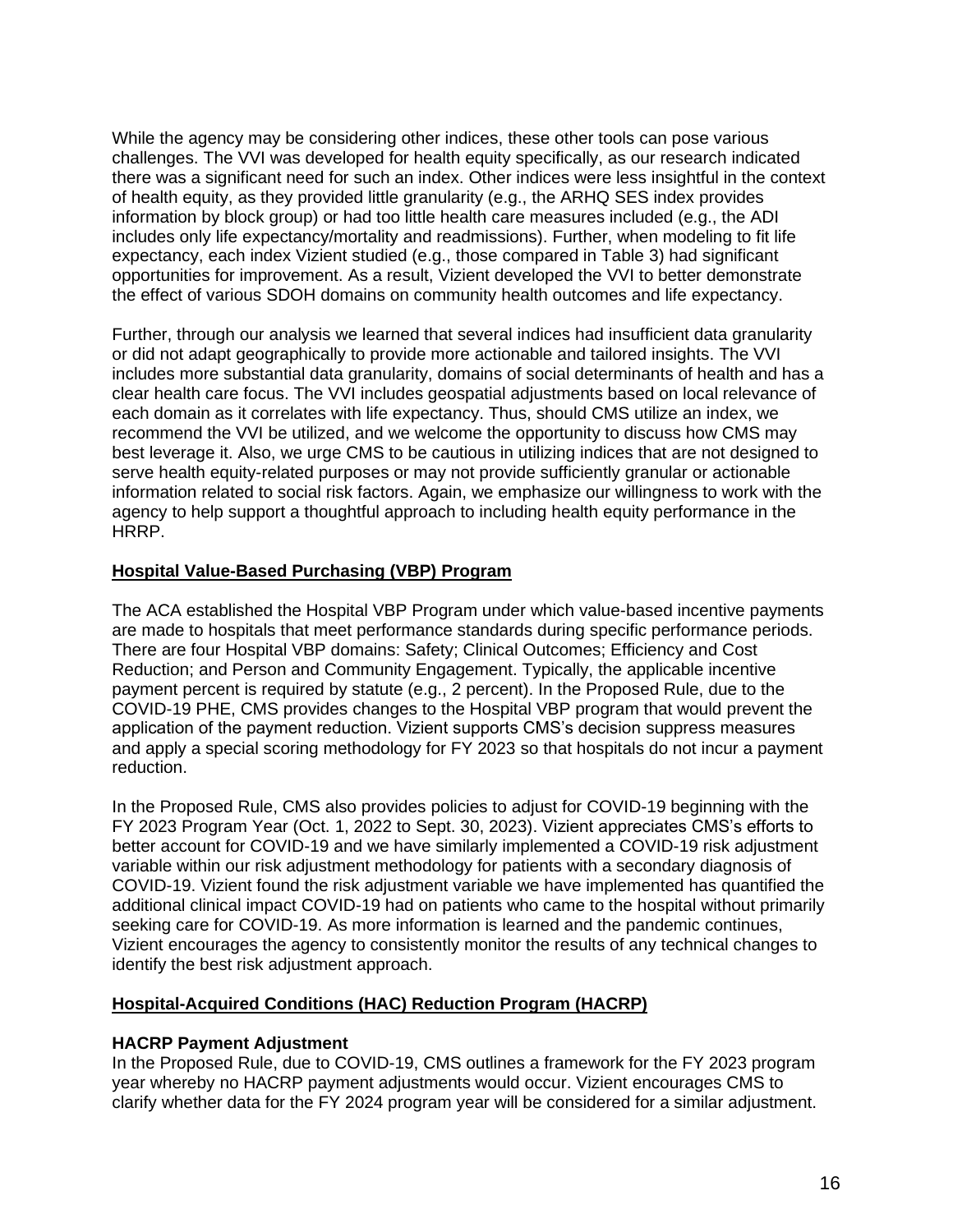While Vizient understands the agency is anticipating that it will resume calculating measure scores in the FY 2024 program year, in addition to providing certain COVID-19 related risk adjustments, Vizient suggests the agency continue to monitor the data should this risk adjustment be inadequate.

In addition, for the HACRP and other quality programs, Vizient urges CMS to provide additional resources and education to providers regarding the data-related changes and review periods. Vizient has heard from members that there is confusion regarding which data CMS will use and the application of the various pandemic-era policies. More clear information, and potentially additional flexibility, may be needed to support hospitals that identify errors in data and to better understand the implications of these changes moving forward.

# **Flexibility for Changes that Affect Quality Measures During a Performance or Measurement Period in the HAC Reduction Program**

In the Proposed Rule, CMS outlines various measure suppression policies that the agency has provided due to the pandemic. For example, through application of an Extraordinary Circumstances Exception (ECE) policy, all data submitted through Q1 and Q2 of CY 2020 are to be excluded from HACRP performance calculations for FY 2022 and FY 2023. For Q3 and Q4 of CY 2020, CMS also indicated it would suppress CDC NHSN HAI and CMS PSI 90 data from performance calculations for FY 2022, FY 2023 and FY 2024. Vizient encourages CMS to continue to provide outreach and education to ease burdens in tracking the various changes and prevent reporting issues. In addition, Vizient suggests CMS clarify whether retroactive suppression will be considered by CMS for future reporting periods.

Lastly, given the various changes that the HACRP has and will undergo, Vizient notes that it may be an adjustment for hospitals to learn the impact of the reports and changes needed to drive improvement. In addition, there may be unintended consequences to the proposed changes and related data insights that should be monitored and shared, especially if changes to the program may be warranted.

# **Request for Information: Digital NHSN measures**

In the Proposed Rule, CMS seeks feedback regarding the potential adoption in the HACRP and the Hospital Inpatient Quality Reporting (IQR) reporting program of two digital NHSN measures. The two digital measures are the NSHN Healthcare-associated *Clostridioides difficile* Infection Outcome measure and NHSN Hospital-Onset Bacteremia & Fungemia Outcome measure. Vizient notes the importance of taking a gradual approach to the adoption of new measures, and that real-world testing of metrics can help identify unanticipated issues. Thus, Vizient recommends, that the agency provide an implementation period whereby measures could be tested in a real-world setting before officially included in either program.

Regarding digital measures, Vizient notes that there is additional provider burden based on the need to validate algorithmic determinations. While digital measures may reduce manual data collection, we recommend CMS provide measure accuracy and specificity performance so that hospitals do not spend excess time reviewing inaccurately identified cases. Also, the digital measures currently lack measure specificity and accuracy compared with existing reported and evaluated measures. Thus, additional clarity is needed before these measures should be considered for inclusion.

Also, as CMS is aware, there could be duplicative reporting with existing NHSN measures. Should CMS pursue these measures, we encourage the agency to also consider how existing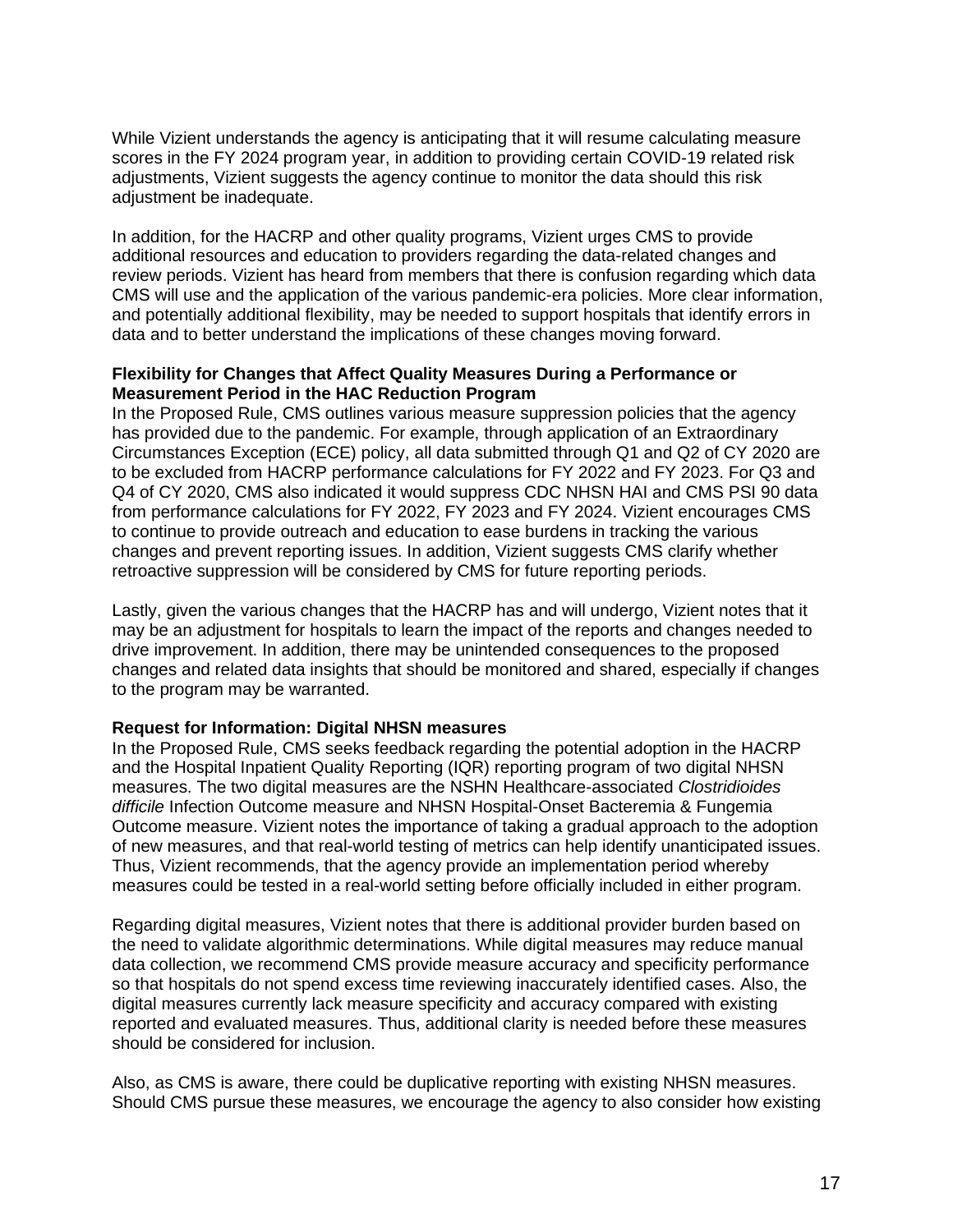NHSN measures would be treated, particularly if digital measures would eventually replace existing measures.

# **Hospital Inpatient Quality Reporting (IQR) Program**

For the Hospital IQR Program, CMS proposes to adopt ten new measures, including the Screening for Social Drivers of Health measure<sup>14</sup> and the Screen Positive Rate for Social Drivers of the Health measure.<sup>15</sup> As noted in Vizient's **comments** to the National Quality Forum, we have several recommendations regarding each measure but applaud efforts to better prioritize health equity.

#### **Screening Measures**

Regarding the Screening for Social Drivers of Health measure, Vizient notes our concern that there is no standard definition for "screening" or "social drivers of health" as related to this measure, and limited information is provided regarding the identified social risks. Clear and consistent definitions are critical to collecting data that can be meaningfully used by health care providers to improve outcomes for patients. In addition, defining such terms also supports identification and use of validated screening tools. Without consistency, it will be even more difficult for health systems or CMS to address the patient needs identified during the screen, and it will erode patient trust if it is unclear why the information is collected or what follow-up options exist. Vizient suggests CMS include this measure in the Hospital IQR Program only if the agency defines these terms clearly prior to finalizing the measure's inclusion and works more directly with providers to support consistent screening.

Vizient also notes that prematurely finalizing this measure will limit the utility and comparability of collected data. Standardization is critical for ensuring that patient data collected by health systems can be effectively utilized to address community needs and to ensure that future measures promote community-wide improvements in social drivers of health. A risk of approving this measure without standards is that inconsistent data collection will yield incomplete or unusable data sets, which could make any future analysis for development of new measures to address social drivers difficult. We encourage CMS to work with stakeholders to define and set the standard for data collection to ensure the patient data collected will be used to promote health equity.

Similarly, Vizient is concerned about the inclusion of the Screen Positive Rate for Social Drivers of Health measure given the lack of standardization for data collection for this measure. Vizient reiterates our support of efforts to address health equity and believes screening and data collection are critical steps to help learn more about inequities and patient needs. However, without clear definitions of who to screen or what constitutes a positive screen, it will be difficult to benchmark or meaningfully interpret the data collected. Also, without these definitions, publicly reported data could be misleading. In addition, it is critical that if the agency's policies effectively encourage healthcare systems to ask and collect social

<sup>&</sup>lt;sup>14</sup> Screening for Social Drivers of Health: Measures the percent of adult inpatients that are screened on the day they are admitted for one type of social risks (i.e., food insecurity, housing instability, transportation needs, utilized needs, and interpersonal violence). <sup>15</sup> Screen Positive Rates for Social Drivers of Health: Comprised of five measure that aim to include the percent of screened adults who screen positive for each social risk (i.e., food insecurity, housing instability, transportation needs, utilized needs, and interpersonal violence).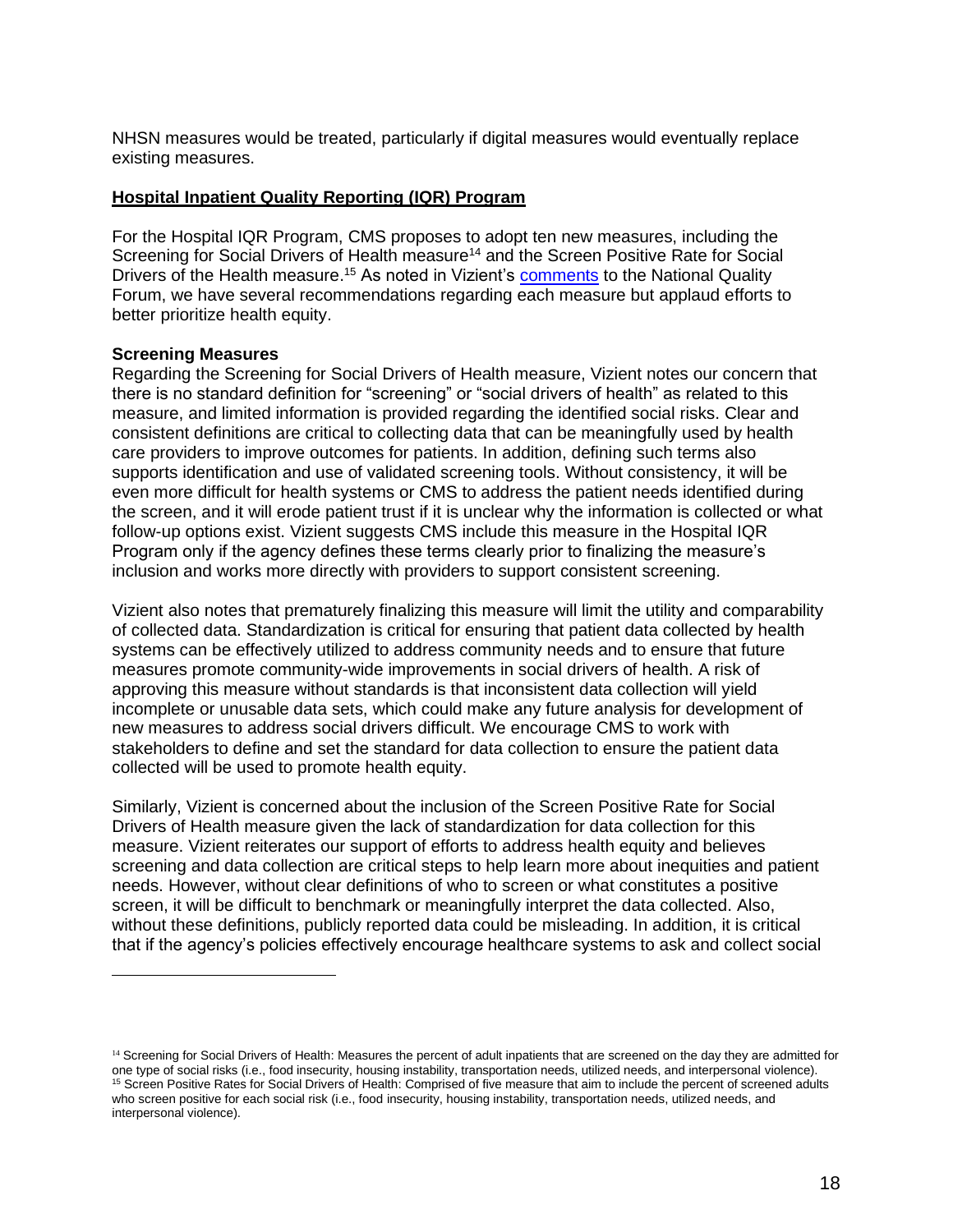needs information, then it is similarly important that patients can be connected to resources based on their responses and that patients understand why social needs information is being collected.

Vizient also notes that this measure does not account for differences by geography, which is critical because a substantial pool of evidence supports the notion that where an individual lives greatly influences health and that a patient's community relates to their social needs. Vizient recommends CMS use a resource, such as the VVI, to provide insights to existing social challenges impacting patients.

Vizient's analyses have shown significant variation in community needs across large geographic areas, as well as within local markets at the zip code level. Vizient notes that accommodations for geographic variation could be achieved through benchmarking using an index of local obstacles to care (e.g., VVI). As provided in **Table 3**, Vizient has recently reviewed several state and national indices intended to help provide benchmarks for community need. Vizient is willing to work with CMS to leverage our analysis or conduct a similar analysis to evaluate approaches to account for geographic variability in relation to this measure.

#### **Burden**

Vizient also notes our concern that the quantity of measures being proposed for inclusion in the Hospital IQR Program may impose excessive burden. While CMS proposes to phase-in measures during the CY 2023 or CY 2024 reporting periods, these changes still impose additional burden on hospitals. We encourage CMS to consider removing measures that may be topped out or measures that may have limited long-term utility. For example, as noted above, the lack of standards for REAL and SOGI data create unnecessary burden for hospitals. This issue is then exacerbated by adding health care equity measures that are more focused on data collection, rather than efforts to drive performance improvement opportunities in the context of the collected information.

# **Proposed Establishment of a Publicly-Reported Hospital Designation to Capture the Quality and Safety of Maternity Care**

In the Proposed Rule, CMS proposes to establish a hospital quality designation related to maternity care that would be publicly reported on a CMS website beginning Fall 2023. CMS provides that the designation would be awarded based on a hospital's attestation of submission of the Maternal Morbidity Structural measure, which was adopted in the FY 2022 IPPS final rule and is designed to determine hospital participation in a state or national Perinatal Quality Improvement collaborative, and implementation of patient safety practices. Vizient supports efforts to improve maternal health but notes that these two factors alone (i.e., hospital participation in a Perinatal Quality Improvement collaborative, and implementation of patient safety practices) may not provide enough information to effectively distinguish hospital quality. This is concerning because less stringent designation criteria may result in the maternal patient population being misled.

Regarding the designation, given that it will be publicly reported and that the criteria appear to be evolving, Vizient encourages CMS to provide a title to the designation that is better reflects the hospital's attestation and scope of that attestation to prevent confusion.

Vizient also recommends that CMS clarify long-term plans regarding the establishment of the designation. Given that Medicare beneficiaries tend to produce relatively few claims for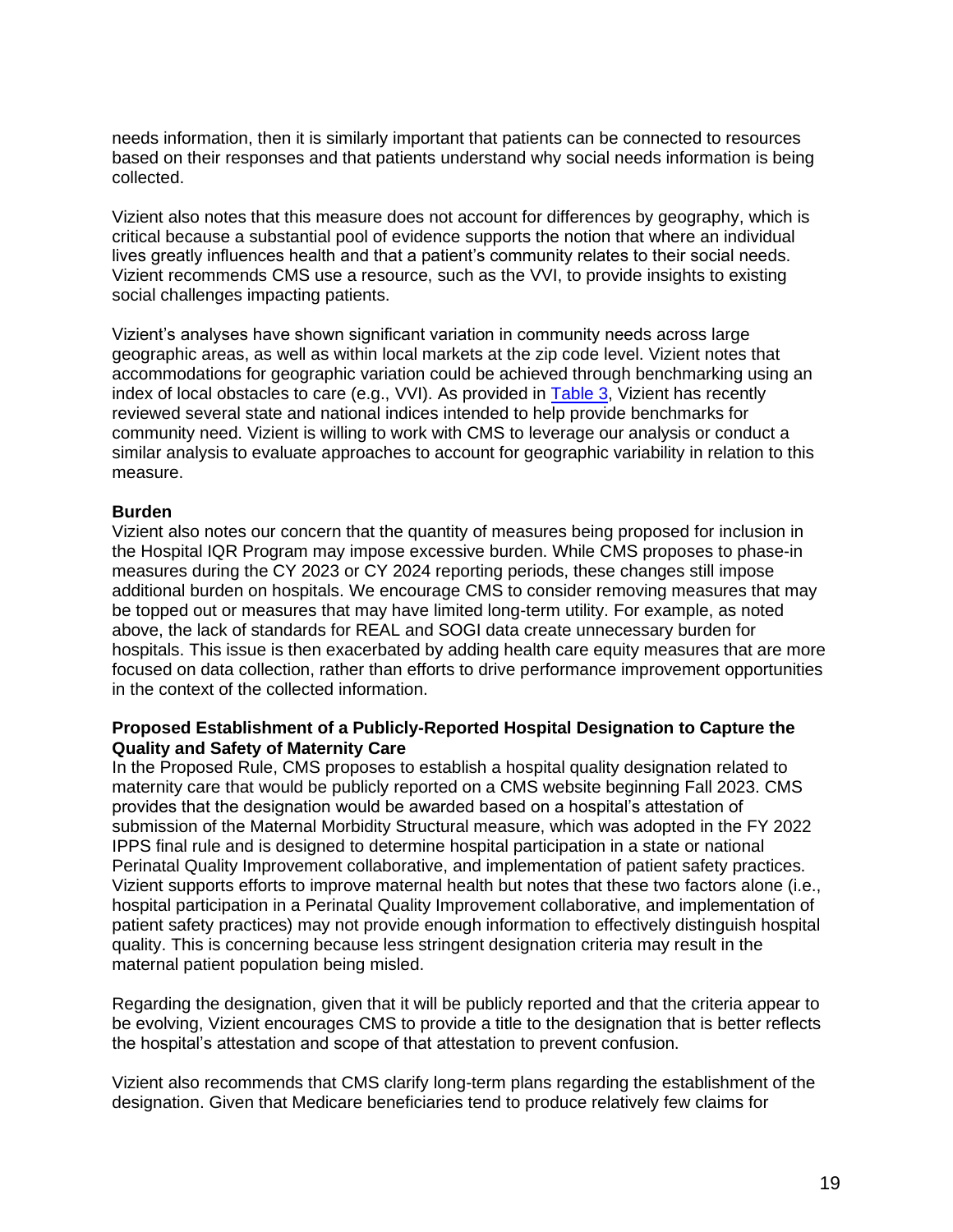services related to maternity care, CMS's desired impact with the designation is unclear, although the agency does indicate the designation would "assist consumers in choosing hospitals that have a demonstrated commitment to maternal health…". Vizient remains supportive of efforts to increase transparency but believes that understanding the agency's long-term plans for the designation will lead to more meaningful stakeholder feedback. Further, Vizient notes that many patient-specific factors like coverage and access are likely to heavily impact the patient's choice of hospital.

# **Medicare Promoting Interoperability (PI) Program**

# **Request for Information: Patient Access to Health Information Measure (Medicare PI Program)**

In the Proposed Rule, CMS provides a broad request for information regarding how to further promote equitable patient access and use of their health information without adding unnecessary burden on the hospital or health care providers. Vizient notes our support of seamless patient access and use of their health information and appreciates that CMS has noted the agency's aim is not to add unnecessary burden on the hospital or health care provider. While Vizient believes the application programming interface (API) and application ecosystem is heading in the right direction, we believe it is premature for FY 2023, for CMS to revisit adding a measure of patient access to their health information. Rather, Vizient encourages CMS to monitor implementation of the [CMS Interoperability and Patient Access](https://www.federalregister.gov/documents/2020/05/01/2020-05050/medicare-and-medicaid-programs-patient-protection-and-affordable-care-act-interoperability-and)  [Final Rule](https://www.federalregister.gov/documents/2020/05/01/2020-05050/medicare-and-medicaid-programs-patient-protection-and-affordable-care-act-interoperability-and) to better understand preparedness and potential provider burden before advancing this measure in the Medicare PI Program.

# **New Medicare Promoting Interoperability Program Measure Proposals**

Among other new measures, CMS proposes to add the "Enable Exchange Under TEFCA measure" to the Health Information Exchange Objective. Under this proposed measure, an eligible hospital or critical access hospital (CAH) could earn credit for the Health Information Exchange Objective by connecting to an entity that connects to a Qualified Health Information Network (QHIN) or connecting directly to a QHIN. Specifically, CMS proposes to add the new measure to Health Information Exchange Objective beginning with the electronic health record (EHR) reporting period in CY 2023. Vizient supports policies the promote information exchange and this proposed, optional measure may help support such information exchange.

# **Condition of Participation (CoP) Requirements for Hospitals and Critical Access Hospitals (CAHs) to Report Data Elements to Address Any Future Pandemics and Epidemics as Determined by the Secretary**

In the Proposed Rule, CMS notes that hospitals and CAHs must be certified as meeting Federal participation requirements (e.g., Conditions of Participation (CoPs), Conditions for Coverage (CfCs)). During the COVID-19 PHE, CMS issued new CoPs to require that hospitals and CAHs report certain COVID-19-related data (e.g., number of staffed beds, supply information, count of patients with COVID-19, inventory of COVID-19-related therapeutics) in the frequency and format specified by the Secretary. In December 2020, CMS expanded these reporting requirements to consider acute respiratory illness (e.g., Seasonal Influenza Virus, Influenza-like Illness, and Severe Acute Respiratory Infection).

Based on the agency's experience throughout the PHE, CMS is considering adopting a more agile regulatory framework to support the response to a future pandemic or epidemic. As a result, CMS proposes to review the hospital and CAH infection prevention and control and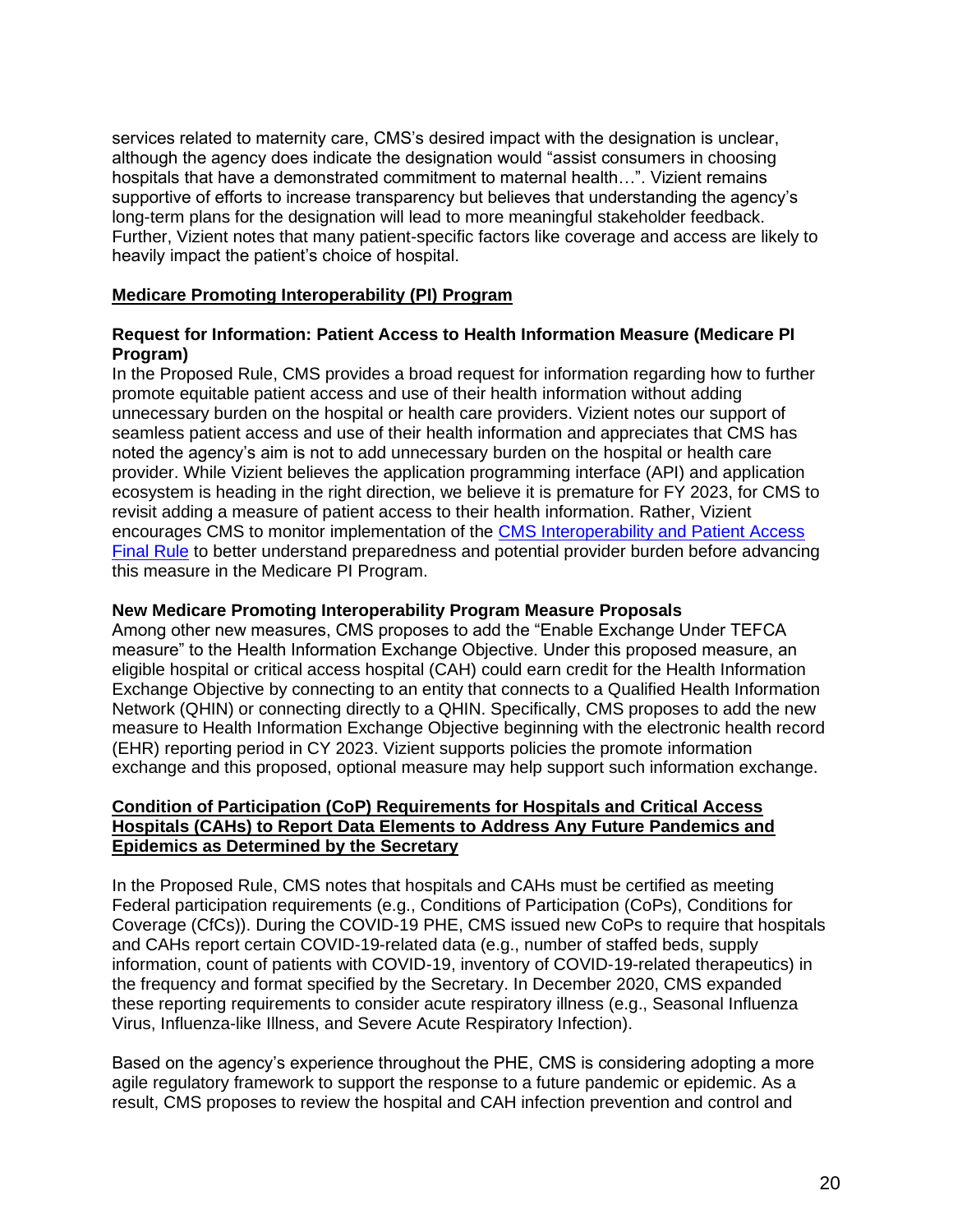antibiotic stewardship programs CoPs to extend the current COVID-19 reporting requirements until April 30, 2024. Vizient supports efforts to harness data to help with preparedness but does not believe a new CoP is warranted. During the COVID-19 PHE, hospitals have been strained and undergone rapid changes in the scope and frequency in which data is reported. This effort, as CMS is aware, is incredibly burdensome to hospitals. Further, hospitals are provided little information regarding how data is being used or why specific data points were selected. Vizient recommends CMS provide additional clarity to hospitals on this topic before finalizing the proposed CoP. Further, we encourage CMS to share how decisions regarding the need to report will be made in the current COVID-19 PHE and future potential PHEs. Lastly, to the extent possible, we encourage CMS to consider opportunities to ease burdens and streamline any reporting requirements. Again, Vizient understands the value in having more robust data available in times of an emergency and for preparedness reasons. However, we also believe it is important that CMS offer greater clarity and support to providers, including financial support, to better ensure that such reporting requirements can be achieved without substantial disruption or strain, as has been the experience during the COVID-19 pandemic.

# **Request for Public Comments on IPPS and OPPS Payment Adjustments for Wholly Domestically Made NIOSH-approved Surgical N95 Respirators**

In the Proposed Rule, CMS indicates that, due to supply challenges during the pandemic, the federal government is interested in encouraging the purchase of "wholly domestically made NIOSH-approved surgical N95 respirators". CMS acknowledges that these wholly domestically made respirators are generally more expensive than foreign made respirators. As a result, in the Proposed Rule, CMS requests comments on a possible payment adjustment, which would be applied in a budget neutral manner, to support a wholly domestic supply chain for NIOSH-approved surgical N95 respirators. Vizient applauds CMS's efforts to consider reimbursement approaches that aim to strengthen the supply chain and recognize providers' increased costs but encourages the agency to consider alternative approaches and products.

# **Incentivizing Domestic Manufacturers' On-Hand Inventory**

Vizient notes that the majority of the surgical N95s used by hospitals are already produced domestically (i.e., United States is the final place of manufacturing; see Vizient's below [insights](#page-21-0) regarding the term "wholly domestically made"). While some surgical N95s are produced near-shore (i.e., Mexico), given that the majority of surgical N95s are produced domestically, a payment adjustment may not have the intended impact for supply assurance. From Vizient's perspective, one of the most significant problems observed during the pandemic was the drastic increase in demand, coupled with the inability of domestic production to "ramp up" quickly enough. While some alternatives were available, each type of surgical N95 must be individually fit tested to work properly, so changing N95 suppliers was challenging for hospitals. Based on this information, Vizient believes that there is an opportunity to incentivize domestic manufacturers to hold more inventory on-hand in the event of another spike in demand. While holding increased product on-hand would require warehousing and rotating product, it would also allow some time for "ramping up" while using additional stock on-hand. Thus, an alternative approach could be for CMS to provide an addon payment to providers who attest to purchasing surgical N95s through contracts that include terms related to on-hand inventory. Vizient believes this would be a more feasible approach, especially given the success of Vizient's [Novaplus Enhanced Supply Program,](https://www.vizientinc.com/our-solutions/supply-chain-solutions/supply-chain-programs/novaplus-enhanced-supply-program) which prioritizes domestic manufacturing and requires suppliers to keep 90 days of stock on hand, warehoused domestically, to aid in supply assurance.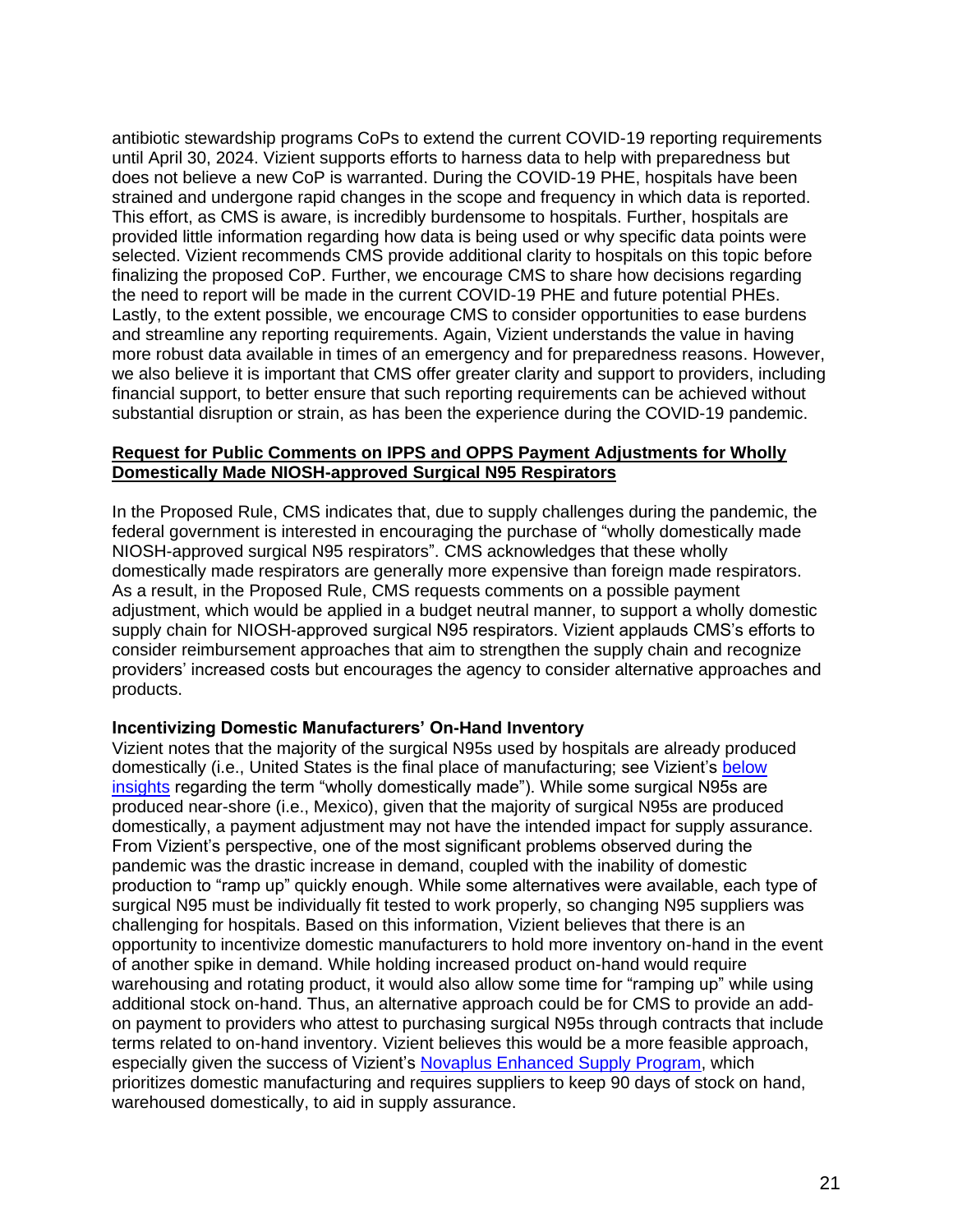# **Information to Inform Future Adjustments**

Other than information obtained from hospital cost reports or claims, Vizient encourages CMS to consider inflation and procedure costs to inform future adjustments.

# **Potential Frameworks**

In the Proposed Rule, CMS outlines two potential frameworks to reimburse providers, either (i) a biweekly, interim lump sum payment that would be reconciled as a cost report settlement or (ii) an MS-DRG add-on payment that could be applied to each applicable Medicare IPPS discharge. Vizient notes that both frameworks raise concerns regarding administrative burden, but an MS-DRG add-on payment may be less burdensome since it is part of the billing process. However, Vizient believes additional staff training would be critical to implementing this option to ensure the unique billing code is added to each claim.

# **Lump-Sum Payment Framework**

In the Proposed Rule, CMS requests feedback regarding the appropriateness of using the ratio of Medicare inpatient cases to total inpatient hospital cases for all payers reported on the Medicare cost report to determine Medicare's share of costs for purchased wholly domestically made NIOSH-approved surgical N95 respirators. Vizient believes this approach would be challenging and vulnerable to inaccuracies. For example, Medicare beneficiaries may be admitted as inpatients for reasons that vary from patients with other payers; the service provided can impact the type and volume of supplies that are used. A ratio of cases alone would not account for such variation. This is just one example that Vizient notes as concerning with this approach.

Also, regarding the lump-sum payment framework, CMS asks, "Strictly for purposes of calculating a cost differential in such situations, should a national minimum cost be established for a NIOSH-approved surgical N95 respirator that is not wholly domestically made?". Vizient notes that since the majority of surgical N95s are already domestically made (see below), this would be a challenging methodology to implement. Vizient believes CMS could potentially consider a methodology that relies on manufacturer reporting to inform pricing. Further, there are price differences in different styles (e.g., Duckbill, Molded Cup, Flexing Style) of surgical N95s, adding another element of complexity to this potential approach. Considering quality and style to ensure the appropriate comparison of masks in determining a national minimum cost would be challenging, and CMS would likely benefit from additional stakeholder input.

# **Claims-based Payment Framework**

In the Proposed Rule, CMS outlines a potential claims-based framework for reimbursement, where an MS-DRG add-on payment could be applied. Regarding this approach, CMS asks, "how should Medicare calculate the per claim add-on amount prospectively given the varying costs of NIOSH-approved surgical N95 respirators, and how should it be updated given yearby-year cost changes for NIOSH-approved surgical N95 respirators?". Vizient notes that manufacturer reporting of prices can be important to establishing an add-on payment. Also, as noted in our comments regarding the lump-sum framework, there is a need to ensure similar product comparisons.

# <span id="page-21-0"></span>**Identification of Wholly Domestically Made Surgical N95 Respirators**

In the Proposed Rule, CMS notes that the U.S. Government is committing to purchase wholly domestically made PPE in line with new requirements in Section 70953 of the Infrastructure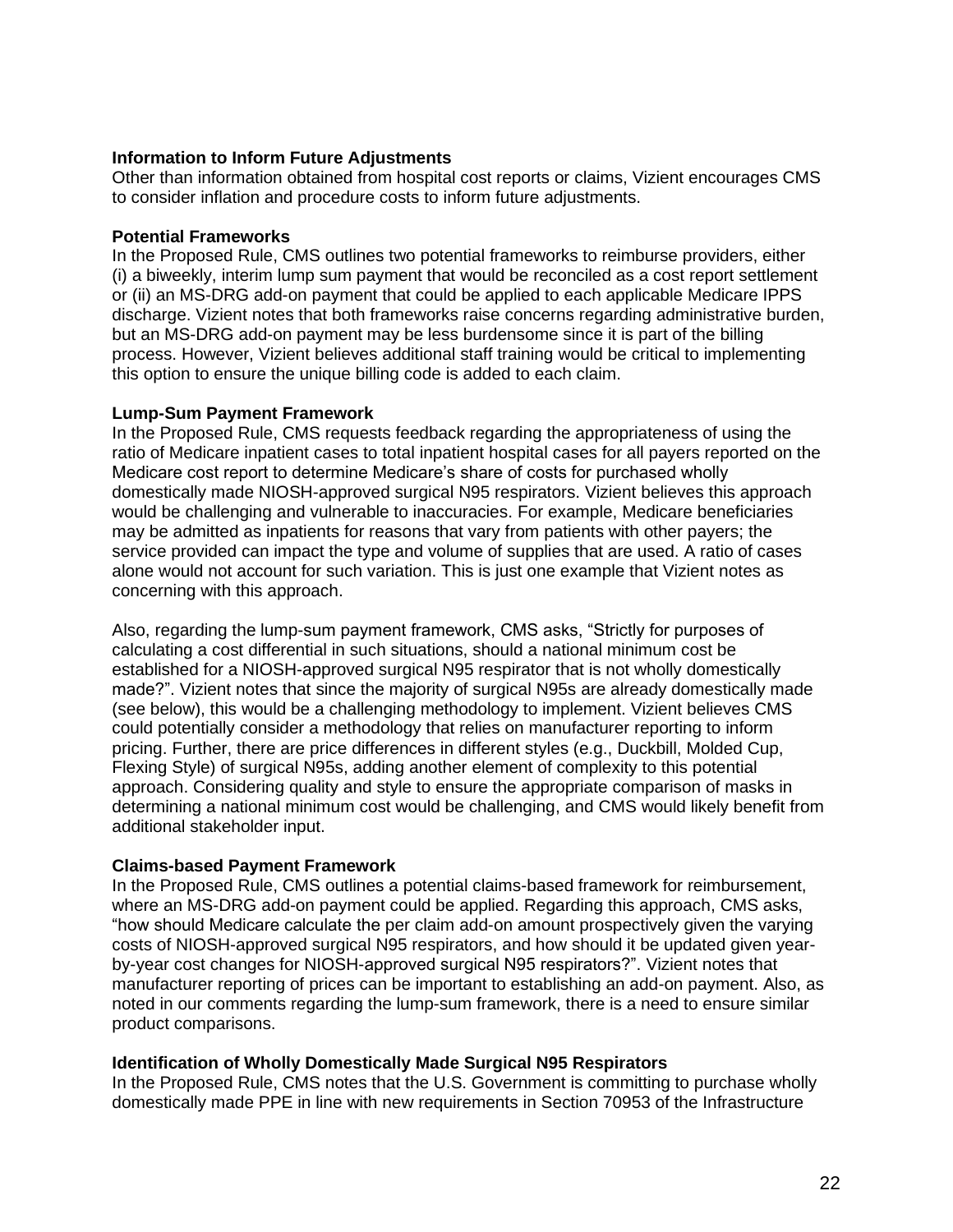Investment and Jobs Act. These new contract requirements stipulate that PPE purchased by covered departments must be wholly domestically made—that is, the products as well as their materials and components must be grown, reprocessed, reused or produced in the United States. Such contract requirements rely on other legislative and regulatory frameworks (e.g., Infrastructure Investment and Jobs Act and the Federal Acquisition Regulation) which are less familiar to health care providers. In addition, Section 70953 provides numerous exceptions for availability, and the scope of products impacted by such exceptions may vary from time to time based on procurement determinations in the United States. Vizient is concerned that CMS's reliance on the framework provided in the Infrastructure Investment and Jobs Act overcomplicates purchasing decisions and would disregard current practices related to purchasing. In addition, Vizient is concerned that there may not be enough suppliers in this market to promote competition should a narrow approach to "wholly domestically made" be taken in a future policy.

If CMS continues to encourage hospital purchases of "wholly domestically made" products, Vizient urges CMS to broaden the term "wholly domestically made" to focus instead on products manufactured domestically (i.e., final place of manufacturing within the United States)<sup>16</sup>, as this information may be more readily shared by suppliers. Currently, some companies share pedigree information which may help identify the country of origin (e.g., one of Vizient's suppliers places the country of origin on the front of the box); however, sourcing information, particularly information about raw materials, is not consistently shared by suppliers, even if requested. Thus, it may be challenging to identify which products would be eligible to participate in the program. In addition, if only a single supplier can participate in the program, there may be inadequate competition.

Further, Vizient notes that the burden to determine whether a product meets the definition of "wholly domestically made" should not rest on group purchasing organizations (GPOs) or providers, especially due to a lack of transparency. Suppliers may be unable or unwilling to share pedigree information for a variety of reasons, which again poses implementation concerns should a narrow definition of "wholly domestically made" apply. Vizient understands that certain raw materials may be unavailable to source domestically, thus it is unclear which products would qualify and, should CMS consider broadening this effort to support a more resilient supply chain, the agency would be limited only to those products that could meet the requirements specified in Section 70953. For N95s and each subsequent product, it would be challenging to identify qualifying products. Further, if there is limited supply of materials in the United States, the supply chain may not be sufficiently redundant. For example, if only one raw material supplier existed in the United States and had an interruption, all other domestic manufacturers would need to identify alternative sources of raw materials, which could create access issues.

As noted above, to support a more resilient supply chain, Vizient strongly encourages the agency to consider approaches to support more inventory being stored domestically. Alternatively, should CMS continue its current approach, Vizient recommends the agency

<sup>&</sup>lt;sup>16</sup> For CMS's consideration, Vizient defines products as "Made in the USA" if the final place of manufacturing is within the country's borders. *Final place of manufacturing* is defined as the location where the last significant transformation of the product takes place. *The country's borders* is defined as all 50 states, the District of Columbia and all U.S. territories.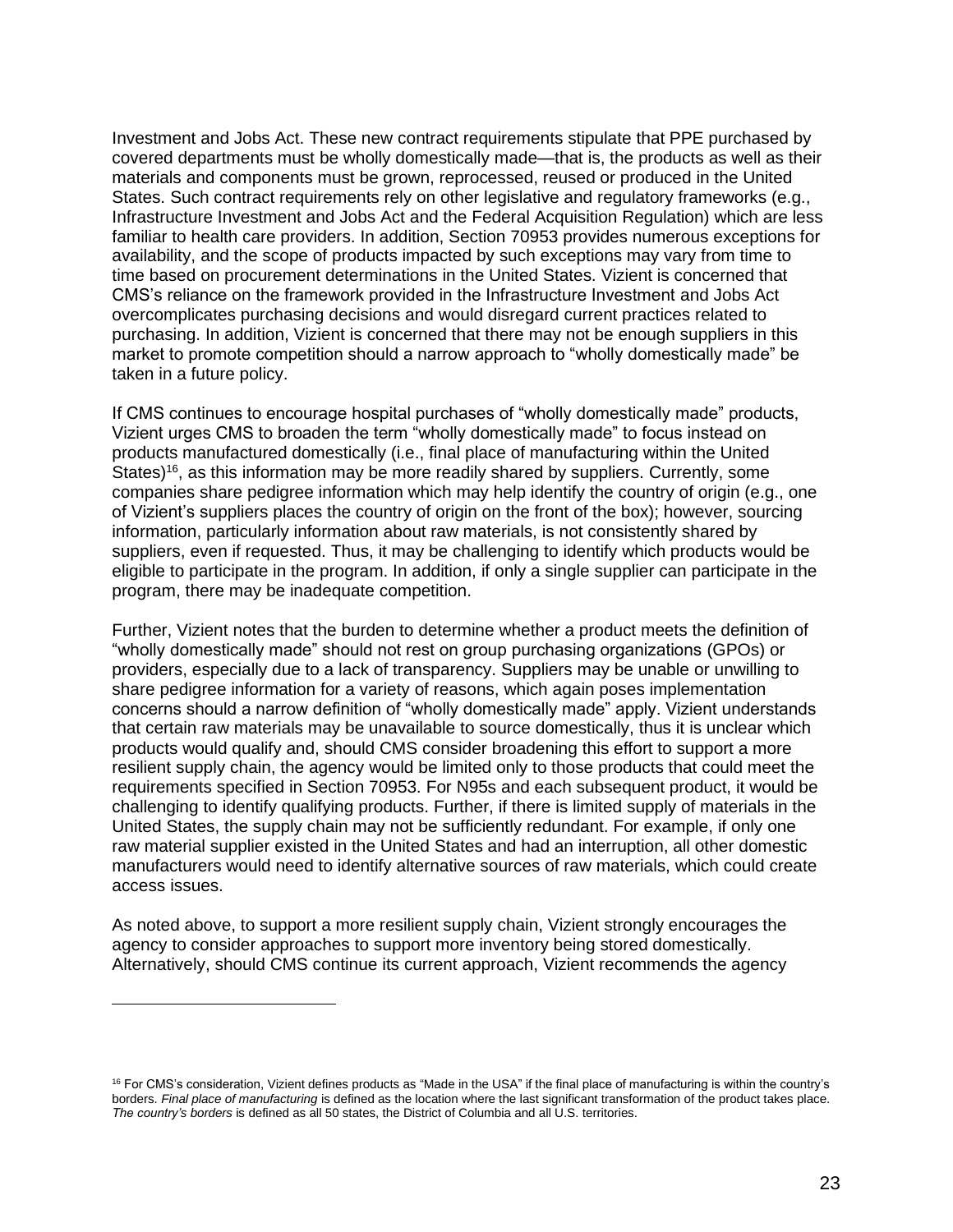broaden its definition of "wholly domestically made" such that the place of final manufacturing is in the United States.

Vizient also notes our recognition and support of numerous federal efforts that aim to increase supply chain transparency. As these efforts evolve, there may be different approaches to support a more resilient supply chain through payment adjustments to providers.

# **Budget Neutrality**

To the extent possible, Vizient encourages CMS to pursue add-on payments that are not budget neutral, as hospitals truly need additional funds to be sustainable, particularly given increased workforce costs and inflation. While Vizient is sensitive to the need to preserve the Medicare Trust Fund, we are concerned with policies that impose, either directly or indirectly, additional financial strain on hospitals.

# **Program Integrity Safeguards**

Vizient believes it is important for any payment adjustment policy to mitigate price increases for wholly domestically made NIOSH-approved surgical N95 respirators. Given that a large percentage of product is already produced in the United States, should CMS adopt a broader interpretation of "wholly domestically made" as Vizient suggests, it is important that the agency also be cognizant that manufacturers may also attempt to increase prices because providers may be perceived as having margins for these products. Therefore, Vizient suggests CMS consider approaches that result in manufacturers holding more inventory.

Also, Vizient notes the importance of minimizing burdens on providers for compliance and program integrity purposes, especially given the degree of information hospitals already share with CMS.

# **Domestic Sourcing Threshold**

In the Proposed Rule, CMS seeks information regarding approaches to attest compliance as related to a domestic sourcing threshold of 50 percent for wholly domestically made surgical N95 respirators by or for the hospital. Vizient requests CMS clarify this question, as it is unclear whether the threshold is based on dollar amount or number of units. Further, as previously noted, Vizient encourages CMS to clarify the term "wholly domestically made" and, more generally, to consider an inventory-focused policy to address supply chain concerns.

# **Group Purchasing Organization Purchase of Wholly Domestically Made NIOSH-Approved Surgical N95 Respirators on Behalf of Health Systems**

Vizient notes that Group Purchasing Organizations (GPOs) do not typically purchase (i.e., take title to) products. Vizient does not manufacture, label, package, repackage, maintain, inventory, sell, distribute, or control specifications for any product.

# **Other Types of Respiratory Devices and PPE that Should Be Considered for Payment Adjustments**

Vizient urges CMS to consider other types of PPE for payment adjustments given, as previously mentioned, that surgical N95s are already substantially manufactured in the United States. Other products that were challenging to obtain during the pandemic include isolation gowns (these tend to be produced in China, Cambodia, and Mexico) and exam gloves (these tend to be produced in China and Malaysia). Throughout the pandemic, obtaining products from outside the United States was, and continues to be, very challenging. Vizient recommends CMS create incentives to encourage domestic production or increased product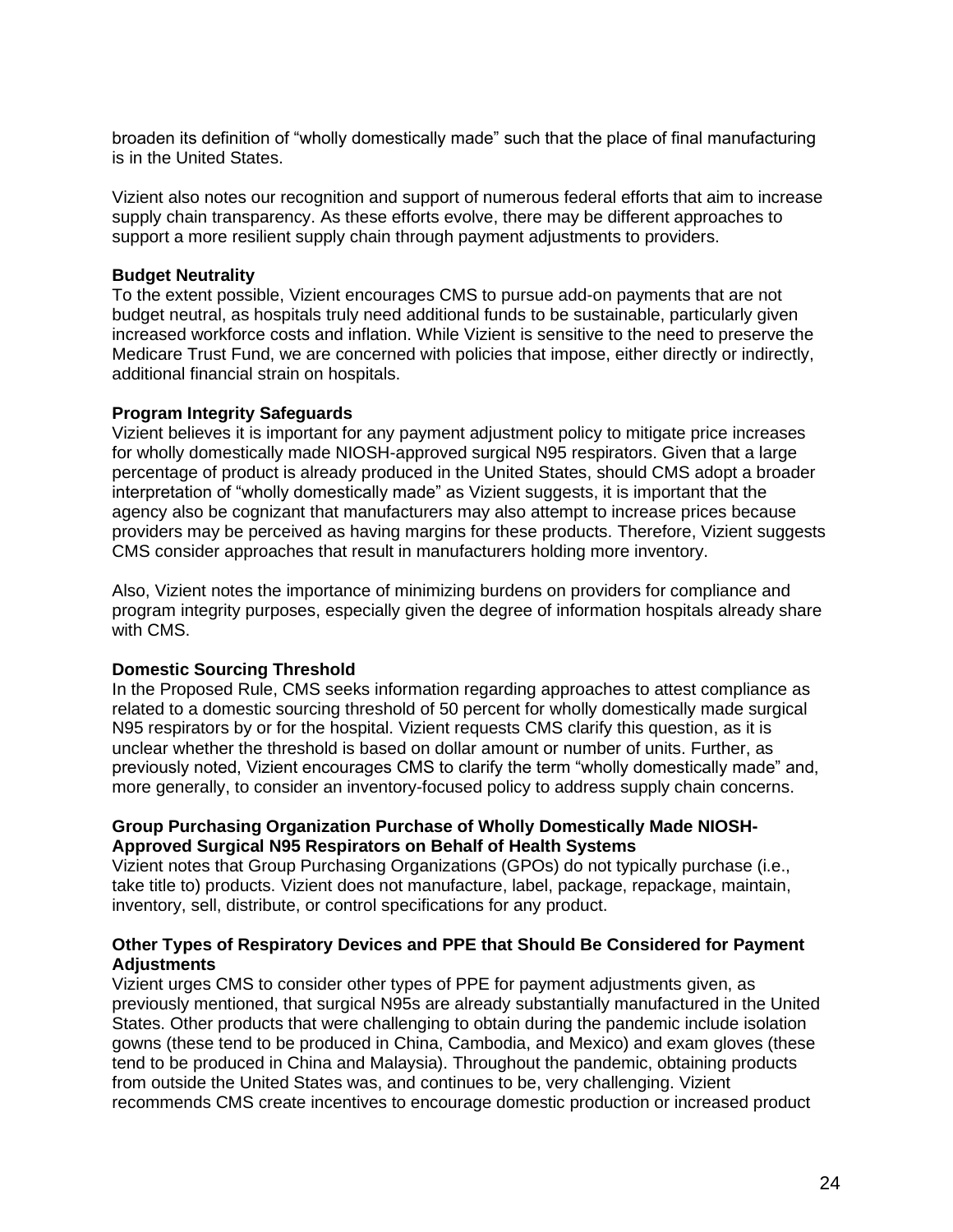on hand in these categories. However, Vizient reiterates that the supply chain is complex and certain factors such as raw material sources and transparency are critical to consider in supply chain resiliency strategies.

Should CMS also consider payment adjustments for medications, Vizient notes our willingness to share additional insights with the agency.

# **Request for Information (RFI): Overarching Principles for Measuring Equity and Health Care Quality Disparities across CMS Quality Programs**

In the Proposed Rule, CMS describes the agency's ongoing evaluation of opportunities to expand measure stratification reporting initiatives using existing sources of data. In addition, CMS notes that it seeks input on five specific areas that could inform the agency's approach. Vizient applauds CMS for including this RFI in the Proposed Rule because it may help inform a future framework that is utilized across CMS quality programs to assess disparities in healthcare quality, among other efforts.

In addition to Vizient's recommendations in response to the RFI, we encourage the agency to consider various levels that influence inequities, opportunity to improve data collection and standardization, measurement of community social needs and structural inequities, provider care equity assessments and, more broadly, the need for a longer-term plan to collect patientspecific social needs factors and encourage community engagement.

Regarding factors that influence inequities, as shown in Figure 7 and related to work by the National Academics of Sciences,<sup>17</sup> there are various social determinants which can be categorized by level (i.e., systemic, community, institutional, interpersonal and intrapersonal) to help provide greater context to policy approaches. As CMS considers principles to measure equity and healthcare quality disparities across quality programs, the agency should consider a comprehensive measurement approach that accounts for each layer. Also, Vizient encourages the agency to carefully consider which factors are within a provider's control to help develop more targeted policy approaches. A better understanding of each level will lay the needed groundwork to better understand interaction of factors within and between each level.

<sup>&</sup>lt;sup>17</sup> National Academies of Sciences, Engineering, and Medicine 2017. Communities in Action: Pathways to Health Equity. Washington, DC: The National Academies Press. [https://doi.org/10.17226/2462,](https://doi.org/10.17226/2462) sourcing, a concept from McLeroy, K. R., D. Bibeau, A. Steckler, and K. Glanz. 1988. An ecological perspective on health promotion programs. Health Education Quarterly 15:351–377.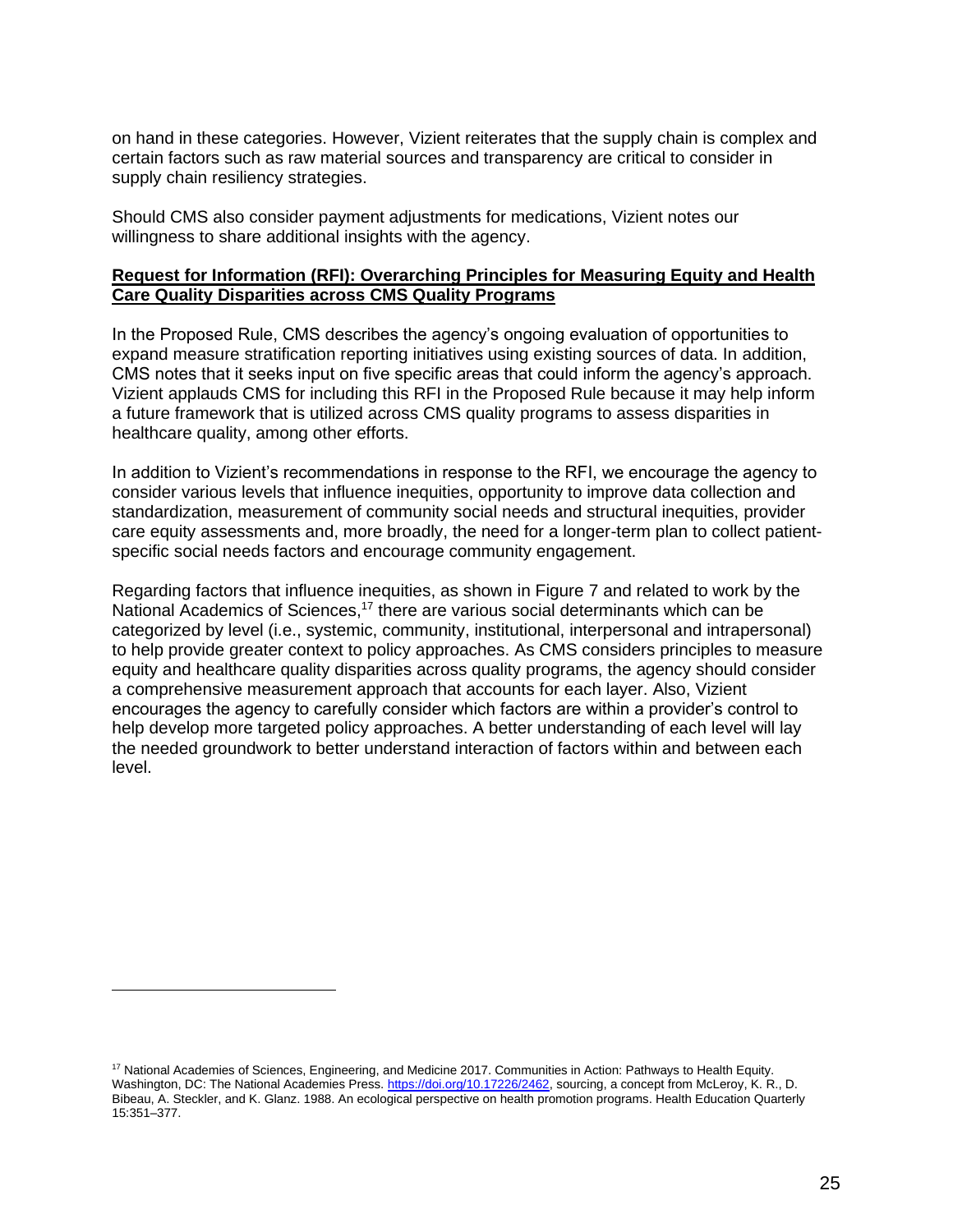

**Figure 7** Social ecological model with Vizient-provided examples of constructs impacting a patient's health care journey.<sup>18</sup>

As CMS considers longer-term plans, Vizient also encourages the agency to identify how best to build from other programs, such as the Medicare Shared Savings Program and the Medicare Promoting Interoperability Program. We understand modifications to these, and other programs, would need to undergo rulemaking and benefit from stakeholder input, but do encourage the agency to consider additional opportunities to leverage these programs to support data standardization, measurement and infrastructure. For example, Vizient suggests CMS identify whether opportunities exist to expand the pool of accountable care organization participants to include community leaders or partners to emphasize a more holistic approach to care that better recognizes the role of community stakeholders.

To the extent possible, CMS could leverage insights from the Accountable Health Communities model that is underway, but also include a more robust equity-focused measurement framework and training opportunities. Vizient also appreciates CMS's current proposals to encourage participation in state and local health information exchanges, as this will help improve data capture and share of patient-specific social needs data more consistently. Vizient welcomes the opportunity to provide CMS more detailed information regarding such a longer-term strategy.

# **Identification of Goals and Approaches for Measuring Healthcare Disparities and Using Measure Stratification Across CMS Quality Reporting Programs**

In the Proposed Rule, CMS notes, "By quantifying healthcare disparities through measure stratification (that is, measuring performance differences among subgroups of beneficiaries), we aim to provide useful tools for healthcare providers to drive improvements."<sup>19</sup> Also, CMS provides two approaches (i.e., within-provider disparity method<sup>20</sup> and across-provider disparity

<sup>18</sup> *Id.*

<sup>19</sup> 87 Fed Reg 66 at 20247

 $20$  The "within-provider" disparity method type of comparison identifies disparities, or gaps in care or outcomes between groups at a hospital. For example, after stratification by dual eligible status, measure results for subgroups of patients served by an individual healthcare provider can be directly compared.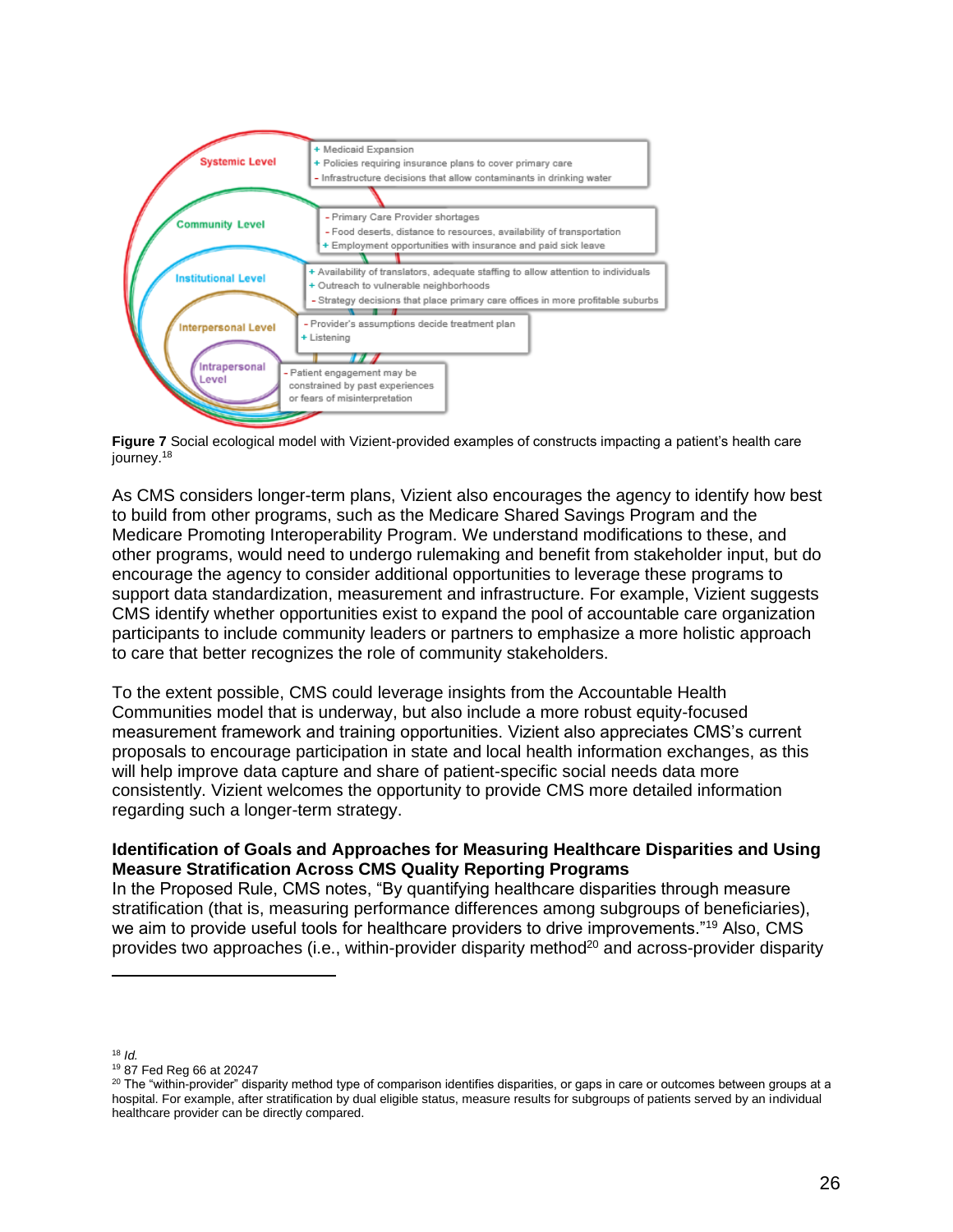method<sup>21</sup>) that are already used to confidentially provide disparity information to hospitals for a subset of existing measures. Further, CMS indicates that when reported together with overall quality performance, these two approaches may provide detailed information about where differences in care may exist or where additional scrutiny may be appropriate. Vizient agrees that sharing stratified information with hospitals and other providers may help drive improvements.

Vizient similarly shares meaningful information with its hospital members, including stratified information, where appropriate. For example, Vizient's annual Quality and Accountability Scorecard includes a health equity domain where stratified information (stratified by payer, gender and race) is shared with hospital members. For comparison purposes, Vizient provides an interhospital ranking and an intrahospital evaluation on a quarterly basis that provides timely actionable encounter details for hospital review and evaluation. As CMS considers sharing stratified information, we emphasize the need for sharing of actionable and timely information to better help inform hospital decisions.

As CMS is aware, stratification may not be appropriate for all types of measures. Vizient encourages CMS to work with stakeholders in determining which measures should be reported on a stratified basis and for the agency to also consider how hospitals can respond to stratified reporting to help improve quality. Vizient suggests CMS provide resources to hospitals to help them identify key community social determinants of health that may be driving inequities in quality measurement. For example, Vizient utilizes the VVI to develop hospital-specific reports to help identify relationships between health outcomes and community social needs. Based on Vizient's experience in sharing these insights with hospitals, those hospitals have been able to consider more targeted interventions to support patient outcomes. Vizient believes this type of nuanced information may help hospitals better identify and implement interventions.

Lastly, in the Proposed Rule, CMS notes that final decisions regarding disparity reporting will be made at the program level and tailored by setting. Vizient appreciates this more cautious approach to disparity reporting within CMS programs and continues to believe confidential reporting is most appropriate. More broadly, related to CMS programs, Vizient cautions CMS regarding the use of financial penalties in quality programs that utilize stratified information in quality measures, particularly as hospitals may be challenged in identifying interventions based on information gleaned in stratified reports. As noted in Vizient's FY 2020, IPPS comments<sup>22</sup>, we believe that when using quality measures to reward or penalize providers, it is critical that the agency consider additional factors impacting patients that are typically outside the direct control of providers. As measurement approaches continue to evolve, in the short-term, Vizient encourages CMS to leverage tools, such as the VVI, and provide resources, including financial support and best practices regarding use of stratified information, to hospitals and other providers.

<sup>&</sup>lt;sup>21</sup> The "across-provider" disparity method type of comparison allows for comparisons for specific performance to be better understood and compared to peers, or against state and national benchmarks. For example, this comparison method shows the healthcare provider's performance for only the dual eligible subgroup, but as compared to other healthcare providers' performance for that same subgroup of patients.

<sup>&</sup>lt;sup>22</sup> Vizient, FY 2020 IPPS Proposed Rule comments, available at[: https://www.vizientinc.com/-](https://www.vizientinc.com/-/media/documents/sitecorepublishingdocuments/public/aboutus/20190624_vizient_comment_letter_cms1716p.pdf) [/media/documents/sitecorepublishingdocuments/public/aboutus/20190624\\_vizient\\_comment\\_letter\\_cms1716p.pdf](https://www.vizientinc.com/-/media/documents/sitecorepublishingdocuments/public/aboutus/20190624_vizient_comment_letter_cms1716p.pdf)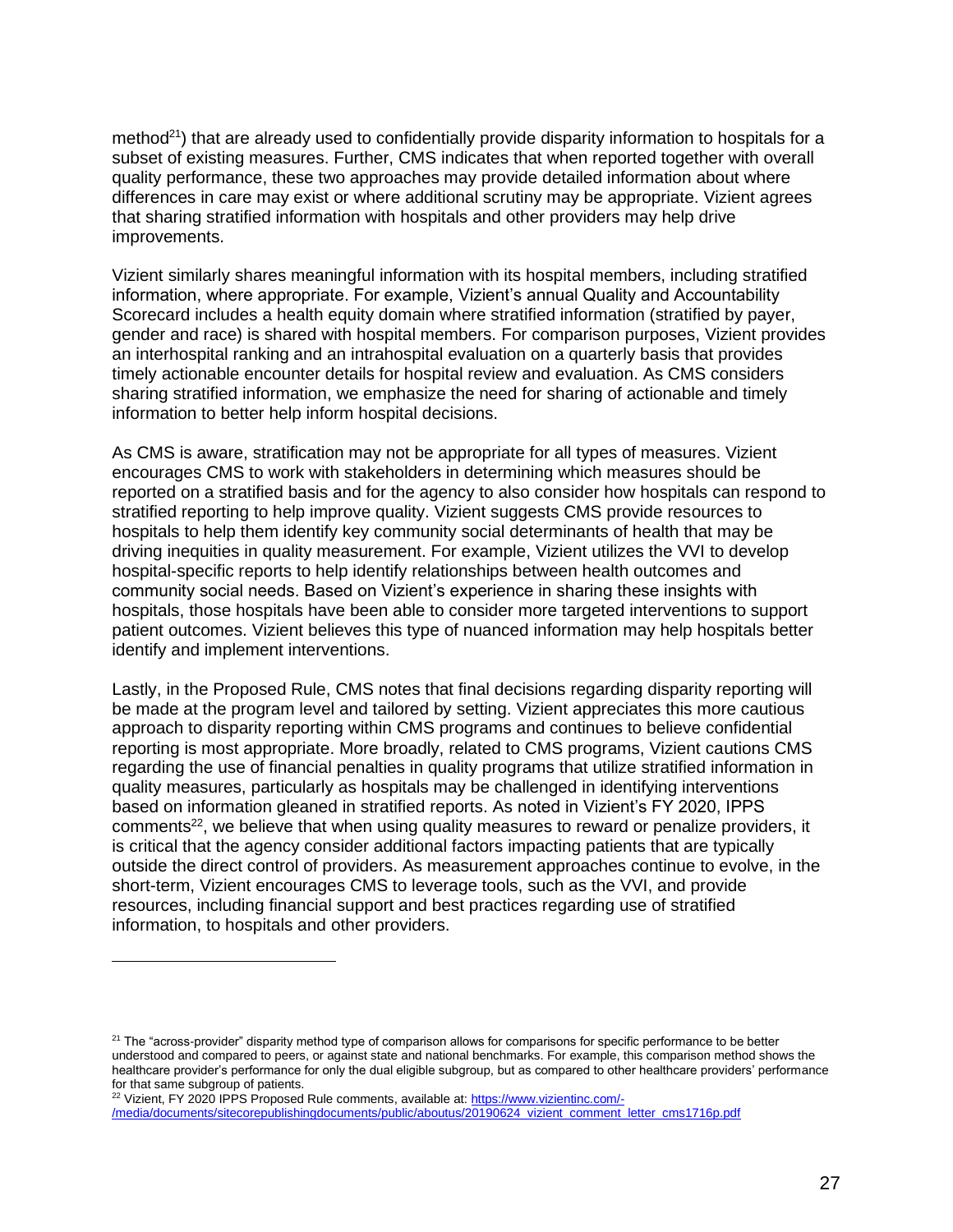**Guiding Principles for Selecting and Prioritizing Measures for Disparity Reporting** In the Proposed Rule, CMS provides four principles to help inform prioritization of candidate measures for stratified reporting.

Regarding the first principle, CMS indicates "Programs may consider stratification, among existing clinical quality measures for further disparity reporting, prioritizing recognized measures which have met industry standards for measure reliability and validity". Vizient encourages CMS to clarify "industry standards for measure reliability and validity". For example, it is unclear whether the agency would rely on industry groups or organizations for this determination or develop a framework to evaluate whether a measure has met industry standards. Also, it is unclear at which point CMS plans on considering the appropriate stratification – would stakeholders need to identify those existing clinical quality measures for further disparity reporting or would CMS engage in this process independently? While Vizient has several questions, we agree that there is a need for measures to meet certain reliability and validity standards before stratification, but we further offer that the intention and use of the measure stratification should be to provide the necessary actionable insights that ultimately lead to efforts to reduce health care disparities.

For the second principle<sup>23</sup>, Vizient agrees with CMS that, for prioritization purposes, it is important to have evidence that a treatment or outcome being measured is affected by underlying healthcare disparities for a specific social or demographic factor. However, this presupposes that the necessary race, ethnicity, sexual orientation, gender identity and language national data standards have been adequately defined. Vizient notes that given limitations and variability in data collection, Medicare-specific data may be inadequate for analyses. Vizient recommends CMS work with the industry and government stakeholders in developing consistent definitions, standards and processes related to data collection, as this information can have various applications, including in identifying measures to report on a stratified basis.

Consistent with our comments related to stratification, Vizient recommends that CMS select health care disparities measures that focus on provider locus of control. Provider responsible process measures, such as timely administration of antibiotics for sepsis patients, is an example of provider focused locus of control. Measures, such as 30-day readmission to the hospital, include not only provider contributing factors, but also, patient, family support and community factors that influence the patient's experience. Vizient encourages CMS to consider restricting provider assessment to those measures that more closely identify healthcare disparities from which providers can directly change.

<sup>&</sup>lt;sup>23</sup> 87 Fed. Reg. 66 at 20248, "Programs may consider measures for prioritization that show evidence that a treatment or outcome being measured is affected by underlying healthcare disparities for a specific social or demographic factor. Literature related to the measure or outcome should be reviewed to identify disparities related to the treatment or outcome, and should carefully consider both SRFs and patient demographics. In addition, analysis of Medicare-specific data should be done in order to demonstrate evidence of disparity in care for some or most healthcare providers that treat Medicare patients."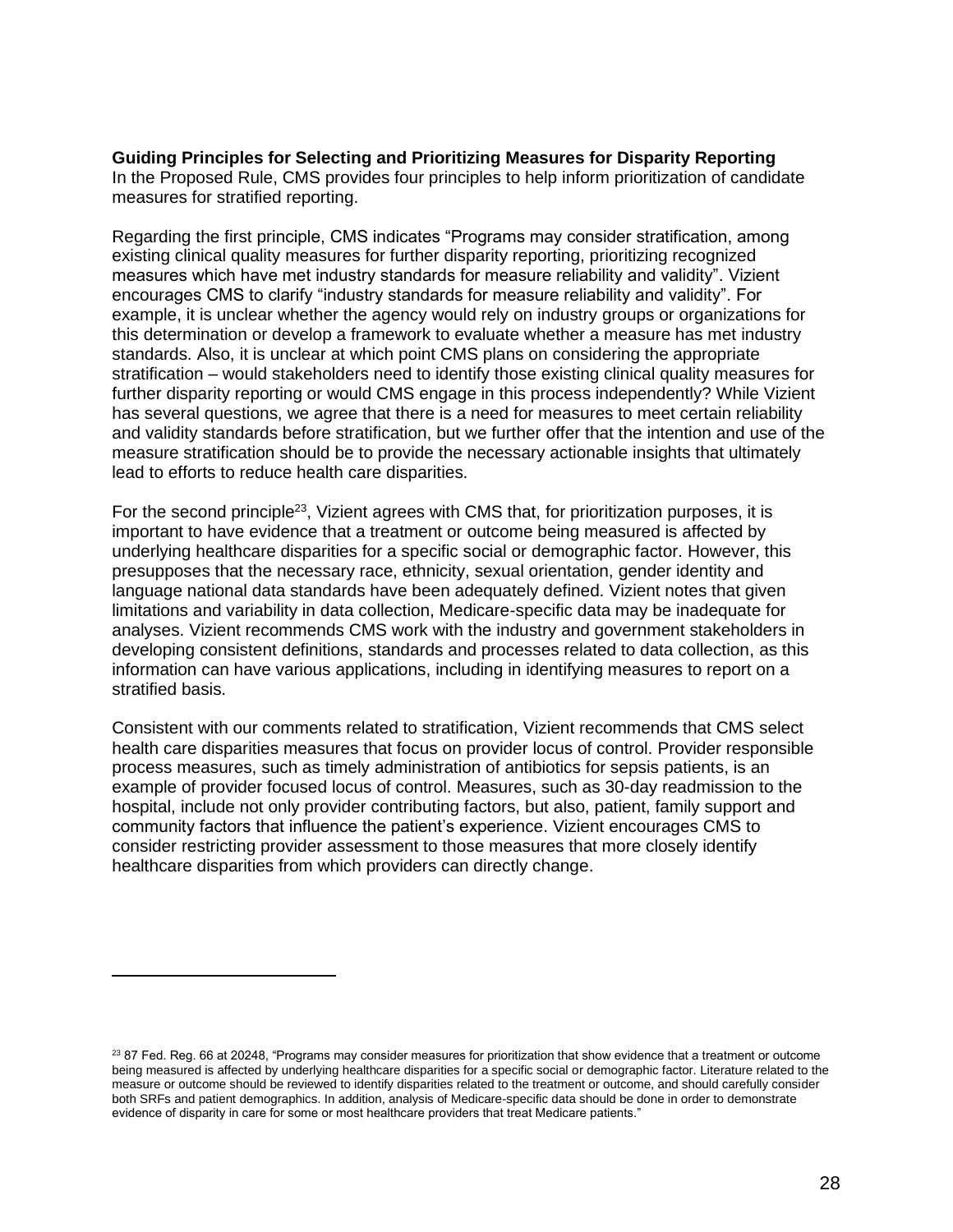The agency's third principle<sup>24</sup> indicates that the programs may consider establishing reliability and representation standards prior to reporting results. Vizient agrees with the need to establish such standards and recommends that CMS provide additional baseline guidance to programs seeking to establish such standards to support consistency.

Also, regarding the third principle, CMS notes that programs may also consider prioritizing measures that reflect performance on greater numbers of patients, as this may help ensure that the reported results of the disparity calculation are reliable and representative. Vizient supports CMS's efforts to focus on measures that have high volume, and, as a result, would have more reliable and representative results. However, we also note that this also depends on data being collected accurately.

The fourth principle that CMS provides is that after completing stratification, programs may consider prioritizing the reporting of measures that show differences in measure performance between subgroups across healthcare providers. Vizient agrees with providing information in the context of a subgroup but believes the value of such information will be largely dependent on how subgroups are identified. Vizient welcomes the opportunity to further discuss subgrouping approaches with CMS.

Lastly, we encourage the agency to clarify how CMS programs would apply these principles. As currently provided, it is unclear when in the regulatory (or subregulatory) process programs would rely on these principles and if stakeholder feedback would be obtained. Vizient encourages CMS to include opportunities for stakeholder feedback within the principles. In addition, given that these principles may apply across CMS programs, we encourage CMS to provide additional information regarding the monitoring of application of these principles to support consistency and transparency.

#### **Principles for Social Risk Factor (SRF) and Demographic Data Selection and Use**

In the Proposed Rule, CMS notes the following data sources and advantages and disadvantages of each for disparity reporting: patient-reported data; CMS administrative claims data; area-based indicators of social risk (e.g., AHRQ's SES Index, CDC/ATSDR Social Vulnerability Index, and HRSA's ADI); and imputed data sources (e.g., Medicare Bayesian Improved Surname Geocoding (MBISG) method (currently in version 2.1), which combines information from administrative data, surname and residential location to estimate race and ethnicity of patients at a population level).

Vizient agrees that an array of data sources may be used for disparity reporting. Generally, regarding each of these sources, we emphasize the need to better standardize data and to set standards that reflects the diverse U.S. population. For example, as a starting point and consistent with USCDI, Vizient encourages broader utilization, including through potentially more stringent CEHRT requirements, of the CDC recommended race and ethnicity code list [CDC-Race-Ethnicity-Background-and-Purpose.](https://www.cdc.gov/phin/resources/vocabulary/documents/CDC-Race-Ethnicity-Background-and-Purpose.pdf) We recommend that for longer-term plans, CMS consider using a combined race and ethnicity list as identified by the Institute of

<sup>&</sup>lt;sup>24</sup> 87 Fed. Reg. 66 at 20248, "Programs may consider establishing statistical reliability and representation standards (for example, the percent of patients with a SRF included in reporting facilities) prior to reporting results. They may also consider prioritizing measures that reflect performance on greater numbers of patients to ensure that the reported results of the disparity calculation are reliable and representative."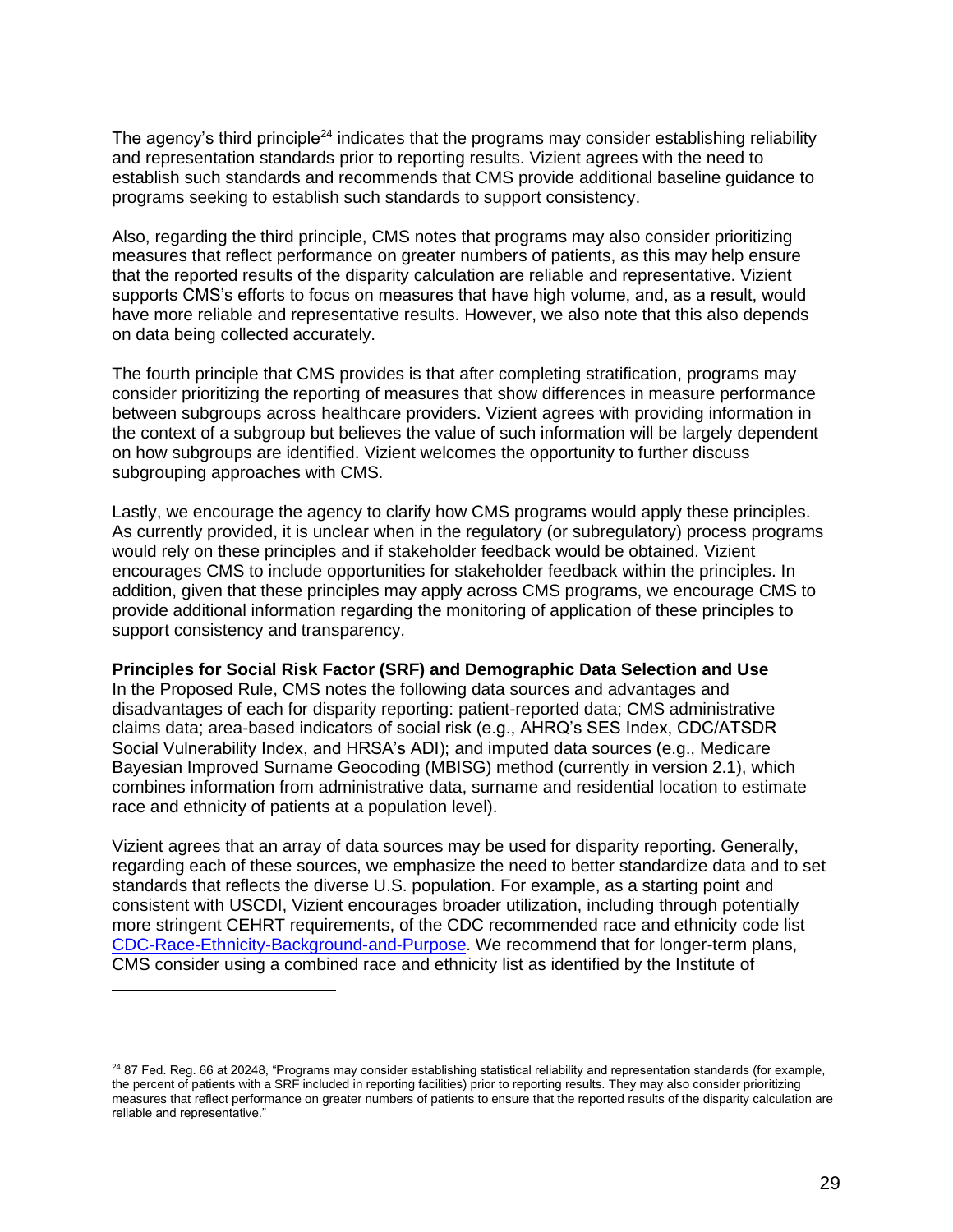Medicine's report on Race, Ethnicity, Language Data: Standardization for Health Care Quality Improvement.<sup>25</sup> Also, we encourage CMS to work with other government agencies, such as the Office of Management and Budget, to revise outdated standards related to race and ethnicity data.<sup>26</sup> Vizient encourages CMS to consider standardization approaches to better harmonize information collected across a range of sources, such as harmonizing claims data fields with USCDI data elements. While "gender" may exist as a field on claims, the options to complete gender vary and claims data may also lack REaL and SOGI data.

Regarding patient-reported data, Vizient emphasizes the role of trust when patients are asked to share personal information. Further, additional training and a more standardized approach to asking certain information may be beneficial, such as for collecting REaL and SOGI data.

In addition, and consistent with feedback related to the Hospital Readmissions Reduction Program, Vizient offers feedback for CMS's consideration regarding area-based indicators of social risk, including a comparison table [\(Attachment](#page-33-0) 1) that details and compares critical aspects of various indices including the VVI. Vizient has unique insights regarding these indices as we carefully analyzed each of these resources, and others, before deciding to develop the VVI.

Consistent with [prior comments,](https://www.vizientinc.com/-/media/documents/sitecorepublishingdocuments/public/aboutus/20220304_cms_medicare_advantage_equity_comments.pdf) Vizient urges CMS to use an index designed for health equity purposes as is considers approaches to measure social risk. While the agency notes that certain indices (e.g., Area Deprivation Index (ADI)) "may be considered as an efficient way to stratify measures that include many social risk factors", these tools can also present various challenges. The VVI was developed for health equity specifically, as our research indicated there was a significant need for such an index. Other indices were less insightful in the context of health equity, as they provided little granularity (e.g., the ARHQ SES index provides information by block group) or had too little health care measures included (e.g., the ADI includes only life expectancy/ mortality and readmissions). Further, when modeling to fit life expectancy, each index Vizient studied was a poor fit. As a result, Vizient developed the VVI to better demonstrate the effect of various SDOH domains on life expectancy.

In addition, unlike other indices, the VVI includes geospatial adjustments based on local relevance of each domain as it correlates with life expectancy. We urge CMS to be cautious in utilizing indices that may not provide sufficiently granular or actionable information related to social risk factors. Vizient welcomes to the opportunity to discuss how CMS may leverage the VVI.

Lastly, as CMS considers health equity measurement approaches, Vizient suggests the agency also consider measures specific to health equity (rather than considering social risk factors in the context of current measures) and structural inequities (e.g., disenfranchisement,

<sup>&</sup>lt;sup>25</sup> Race, Ethnicity, and Language Data: Standardization for Health Care Quality Improvement. Content last reviewed April 2018. Agency for Healthcare Research and Quality, Rockville, MD. Available at: [https://www.ahrq.gov/research/findings/final](https://www.ahrq.gov/research/findings/final-reports/iomracereport/index.html)[reports/iomracereport/index.html.](https://www.ahrq.gov/research/findings/final-reports/iomracereport/index.html)

<sup>&</sup>lt;sup>26</sup> Office of Management and Budget Standards for Maintaining, Collecting, and Presenting Federal Data on Race and Ethnicity, Statistical Policy Directive No. 15, as revised, October 30, 1997.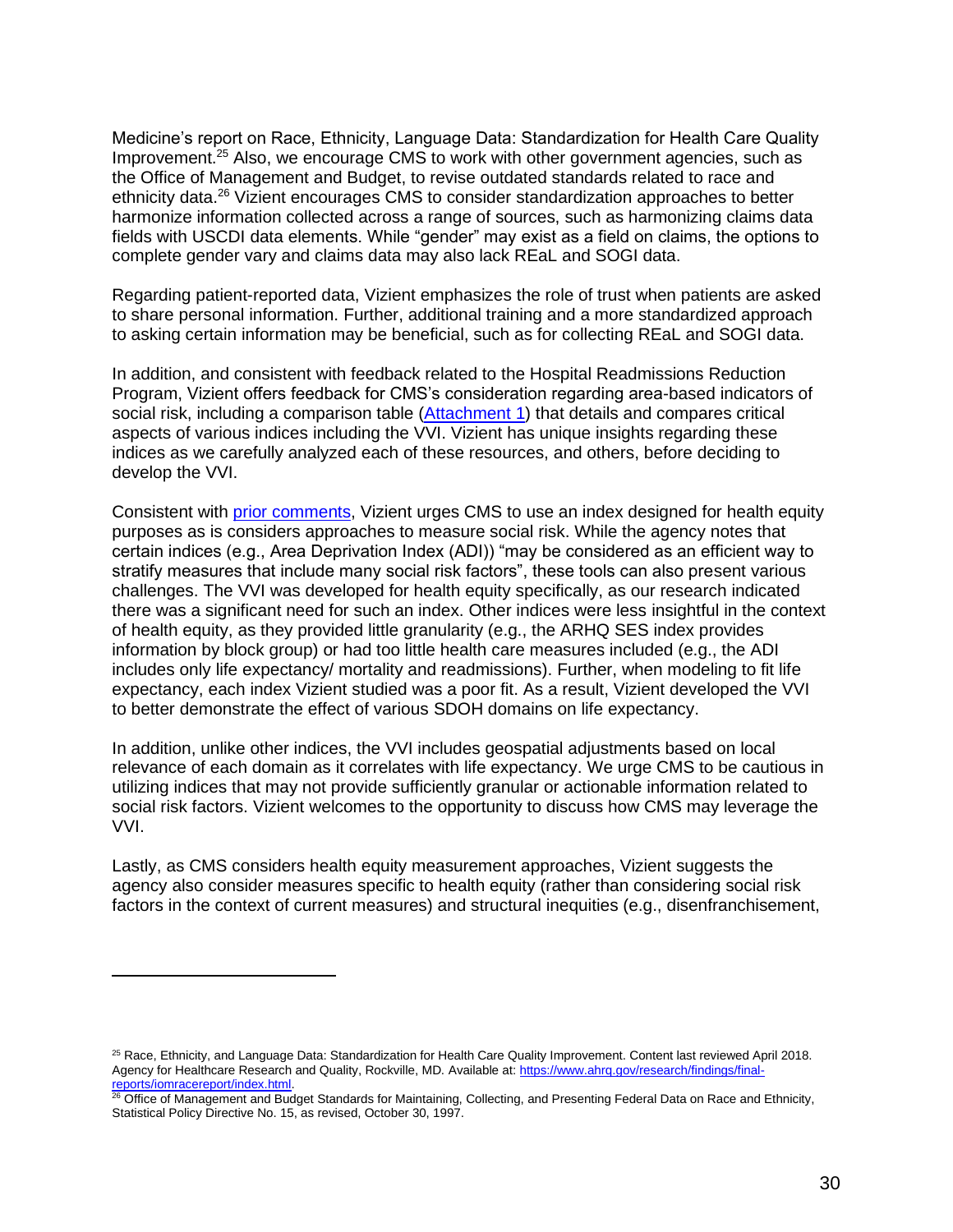incarceration rates, local school funding, wealth, segregation of people, and segregation of opportunity).27,28

# **Request for Information: Advancing the Trusted Exchange Framework and Common Agreement (TEFCA)**

In the Proposed Rule, the agency indicates that CMS policies and programs can help accelerate nationwide connectivity through TEFCA by health care providers and other stakeholders. In addition to improved care coordination, reduced burden and greater efficiency in care delivery, another benefit to widespread information exchange under TEFCA is the overall reductions of gaps in care. However, Vizient notes that not all providers are similarly situated to engage connectivity through TEFCA. For example, providers in rural areas may need additional support and resources, and thus, may have greater burden from an implementation perspective. As CMS considers modifications to policies and programs, it is imperative that the agency not presume a level of preparedness and that meaningful steps are taken to support providers who are not as well positioned to connect through TEFCA.

CMS notes there may be opportunities for the agency to incentivize exchange under TEFCA through other programs that incentivize high quality care or through program features in valuebased payment models. Vizient prefers an incentive-based approach and discourages CMS from imposing penalties should a hospital or other provider not exchange information under TEFCA.

Regarding concerns about enabling exchange under TEFCA, Vizient notes that it should be made clear to providers by EHR system vendors that systems are TEFCA compliant. Further, as TEFCA engagement and exchange increases, it is imperative that costs to providers, including potential charges from EHR vendors, are stable and reasonable.

# **Request for Information: Continuing to Advance to Digital Quality Measurement and the Use of Fast Healthcare Interoperability Resources (FHIR) in Hospital Quality Programs**

As part of CMS's efforts to move to fully digital quality measurement in CMS quality reporting and value-based purchasing programs, the agency is seeking input on the transition to digital quality measurement. CMS notes the critical role of standardized data for EHR-based measurement (which is based on the FHIR standard) in this transition. While specific program requirements related to providing data for quality measurement and reporting would be addressed in future rulemaking, Vizient appreciates CMS's efforts to gain stakeholder feedback before proposing changes to hospital quality programs and responds to several questions provided by CMS.

In the Proposed Rule, CMS seeks feedback regarding what challenges or considerations are needed should digital quality measures (dQMs) use data from non-EHR sources. Vizient

<sup>&</sup>lt;sup>27</sup> Hardeman, Homan, Chantarat, Davis, and Brown. Improving The Measurement Of Structural Racism To Achieve Antiracist Health Policy Health Affairs 41, NO. 2 (2022): 179-186, available at[: https://www.healthaffairs.org/doi/10.1377/hlthaff.2021.01489](https://www.healthaffairs.org/doi/10.1377/hlthaff.2021.01489) <sup>28</sup> Groos, Maya; Wallace, Maeve; Hardeman, Rachel; and Theall, Katherine P. (2018) "Measuring inequity: a systematic review of methods used to quantify structural racism," Journal of Health Disparities Research and Practice: Vol. 11 : Iss. 2 , Article 13. Available at:<https://digitalscholarship.unlv.edu/jhdrp/vol11/iss2/13>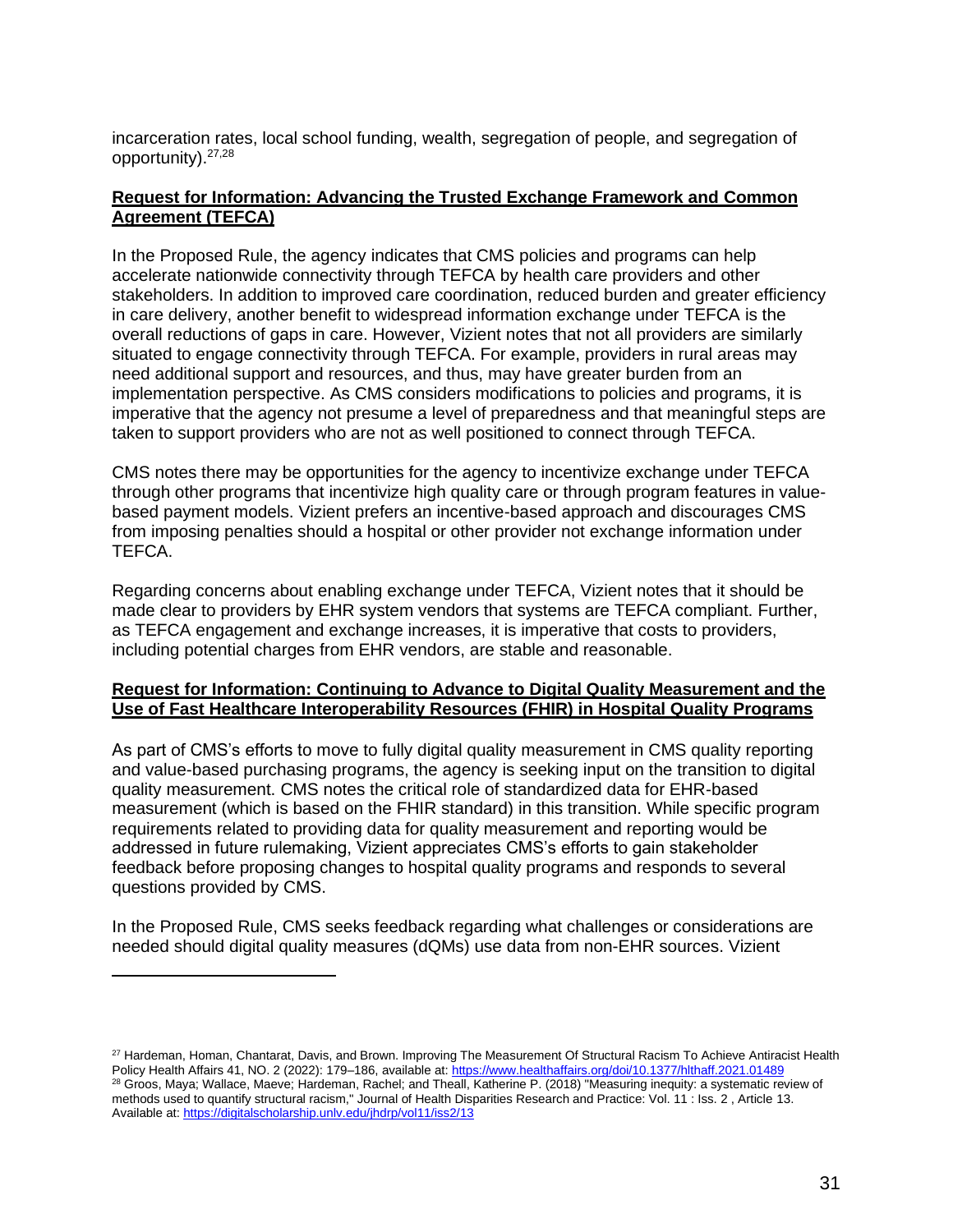believes that challenges would include assuring quality and validation of patient-reported data. In addition, there is a need to standardize, including how data is collected and then connected with data from various sources.

Vizient believes there is an opportunity to leverage FHIR APIs to decrease reporting burden and support implementor readiness as FHIR APIs allow standardized data to be pulled from different sources for specific patients and populations. As a result, there should be fewer data gaps in care and reduced redundancy in care. Vizient also notes that FHIR APIs are currently being used by applications that are implemented both inside and outside of electronic medical record systems to assist in provider workflows.

CMS also requests feedback regarding approaches to combine data needed for measure score calculation for measures that require aggregating data across multiple providers (e.g., riskadjusted outcome measures) and multiple data sources (e.g., hybrid claims-EHR measures). Vizient notes that FHIR APIs from various health systems and providers can be accessed for specific patients by payers (or other stakeholder types) to aggregate the standardized data for those patients. This can occur even though patients may receive care from various health systems and have information spanning a range of data sources. However, this aggregation can be limited by the type of data currently required to be standardized via FHIR. Implementation guides are helpful and leading to expansion of available data elements, and thus, we encourage ongoing review and publication of implementation guides, especially as more data sources are utilized.

# **Request for Information: Current Assessment of the Impact of Climate Change on Outcomes, Care and Health Equity**

In the Proposed Rule, CMS seeks comment on how hospitals, nursing homes, hospices, home health agencies, and other providers can better prepare for the harmful impacts of climate change on their patients, and how CMS can support them in doing so. Vizient appreciates CMS's efforts to gain insights from stakeholders and the agency's aim to provide support.

To help hospitals reduce the impacts of climate change, Vizient supports our members in a variety of ways. For example, Vizient helps members identify environmentally responsible vendor partners and helps members establish or augment their sustainability programs.<sup>29</sup> In addition, Vizient actively participates in working groups established by the National Academy of Medicine's Action Collaborative on Decarbonizing the U.S. Health Sector.<sup>30</sup>

As CMS considers approaches to support hospitals in preparing for climate change, we recommend the agency identify and share various positive examples and best practices so that hospitals may learn from one another's journey. Vizient has learned that there is a wide range of approaches being considered by our hospital members regarding climate change, and that members are at different stages in planning and/or implementation. Further, hospitals

<sup>&</sup>lt;sup>29</sup> Vizient, Environmentally Preferred Sourcing, available at: [https://www.vizientinc.com/our-solutions/supply-chain-solutions/supply](https://www.vizientinc.com/our-solutions/supply-chain-solutions/supply-chain-programs/environmentally-preferred-sourcing)[chain-programs/environmentally-preferred-sourcing](https://www.vizientinc.com/our-solutions/supply-chain-solutions/supply-chain-programs/environmentally-preferred-sourcing)

<sup>30</sup> National Academy of Medicine, Action Collaborative on Decarbonizing the U.S. Health Sector, available at: <https://nam.edu/programs/climate-change-and-human-health/climate-collaborative-members/>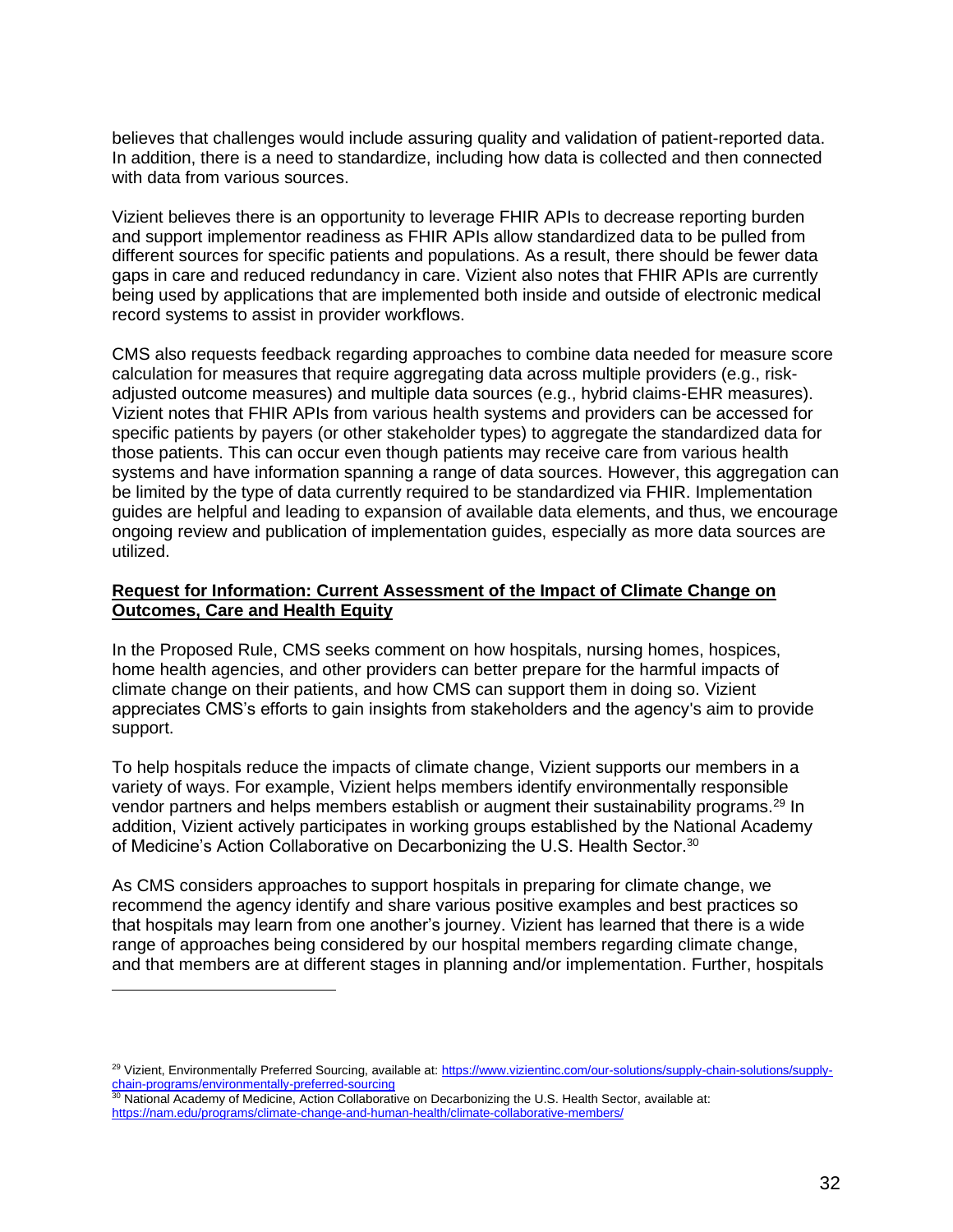may have unique considerations based on their circumstances, such as geography, which impact their assessment, planning and implementation efforts.

Also, Vizient notes that efforts to respond to climate change are evolving and require ongoing commitment and long-term changes. Thus, any support provided to hospitals should also consider long-term needs, including funding options.

One need that is more consistent among Vizient members is the need for alternative or additional funding to support assessment, strategy and implementation of climate-related efforts. Vizient encourages CMS to consider whether additional funds or resources, including sharing of information learned via this RFI, can be made available to hospitals and health systems. Further, should CMS collaborate with other federal agencies, such as the Internal Revenue Service, we encourage the agency to work collaboratively to identify opportunities to provide education on leveraging community benefit funds for climate change purposes. Should such opportunities be identified, this information should be shared with hospitals.

Lastly, while CMS has not alluded to CMS-specific requirements in this RFI, Vizient proactively notes our concern with CMS-imposed climate change-related mandates or penalties. Rather, Vizient reiterates the need for hospitals to be provided meaningful support and incentives to enable an effective response to climate change.

# **Conclusion**

Vizient appreciates CMS's efforts to gain additional feedback regarding the FY 2023 IPPS Proposed Rule. Vizient membership includes a variety of hospitals ranging from independent, community-based hospitals to large, integrated health care systems that serve acute and nonacute care needs. In closing, on behalf of Vizient, I would like to thank CMS for providing the opportunity to respond to this Proposed Rule. Please feel free to contact me, or Jenna Stern at [jenna.stern@vizientinc.com,](mailto:jenna.stern@vizientinc.com) if you have any questions or if Vizient may provide any assistance as you consider these recommendations.

Respectfully submitted,

alleghama lula

Shoshana Krilow Senior Vice President of Public Policy and Government Relations Vizient, Inc.